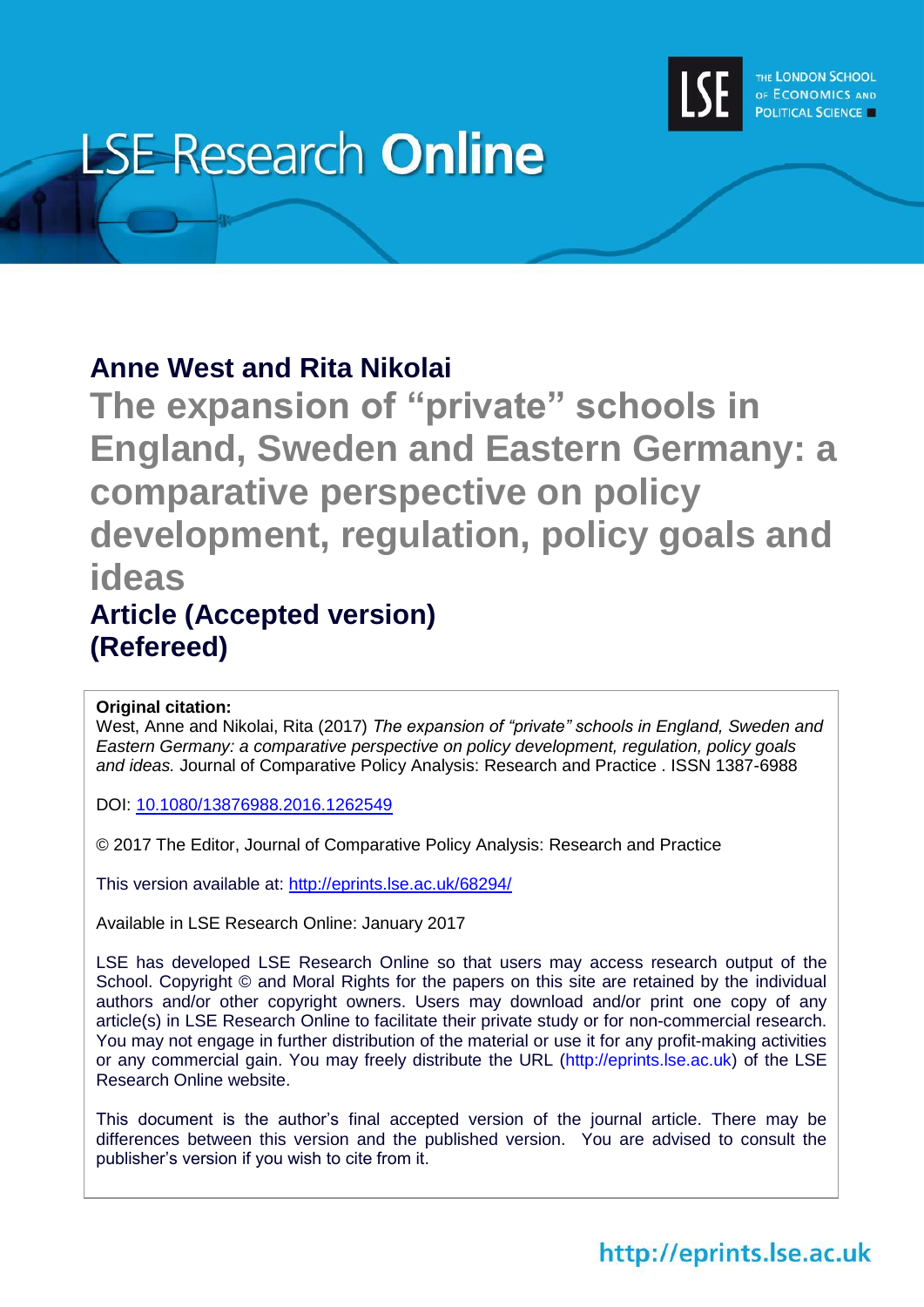#### GERMANY

#### **The expansion of "private" schools in England (academies/free schools), Sweden**

#### **(***friskolor***) and Eastern Germany (***Freie Schulen***): A comparative perspective on**

#### **policy development, regulation, policy goals and ideas**

#### **Anne West and Rita Nikolai**

Anne West is Professor of Education Policy in the Department of Social Policy at the London School of Economics and Political Science. Her research focuses on policy analysis in the fields of education, early years education and care, and school finance. She has published extensively in the field of education policy.

Rita Nikolai is Assistant Professor for System-related School Research at the Institute for Education Studies, Humboldt-University Berlin. Her main research interests are in the field of comparative public policy analysis with a special focus on school politics and the development of private schools in liberal welfare states.

Correspondence author: Anne West, Department of Social Policy, London School of Economics and Political Science, Houghton Street, London WC2A 2AE, UK. Email: a.west@lse.ac.uk.

#### **Abstract**

In a diverse range of European countries, there has been an increase in the proportion of pupils attending schools owned by private bodies but funded by the state. In this article we compare the policy development and governance of private government-dependent schools in three countries/regions: England, Sweden, and Berlin/Brandenburg in Eastern Germany. We find that the regulatory frameworks vary and are associated with specific policy goals and ideas, with apparently similar ideas having different meanings. We also find that the growth of private governmentdependent schools is related to policy goals, differing institutional configurations and political parties.

Key words: private government-dependent schools, comparative education policy, regulation, funding, policy goals, ideas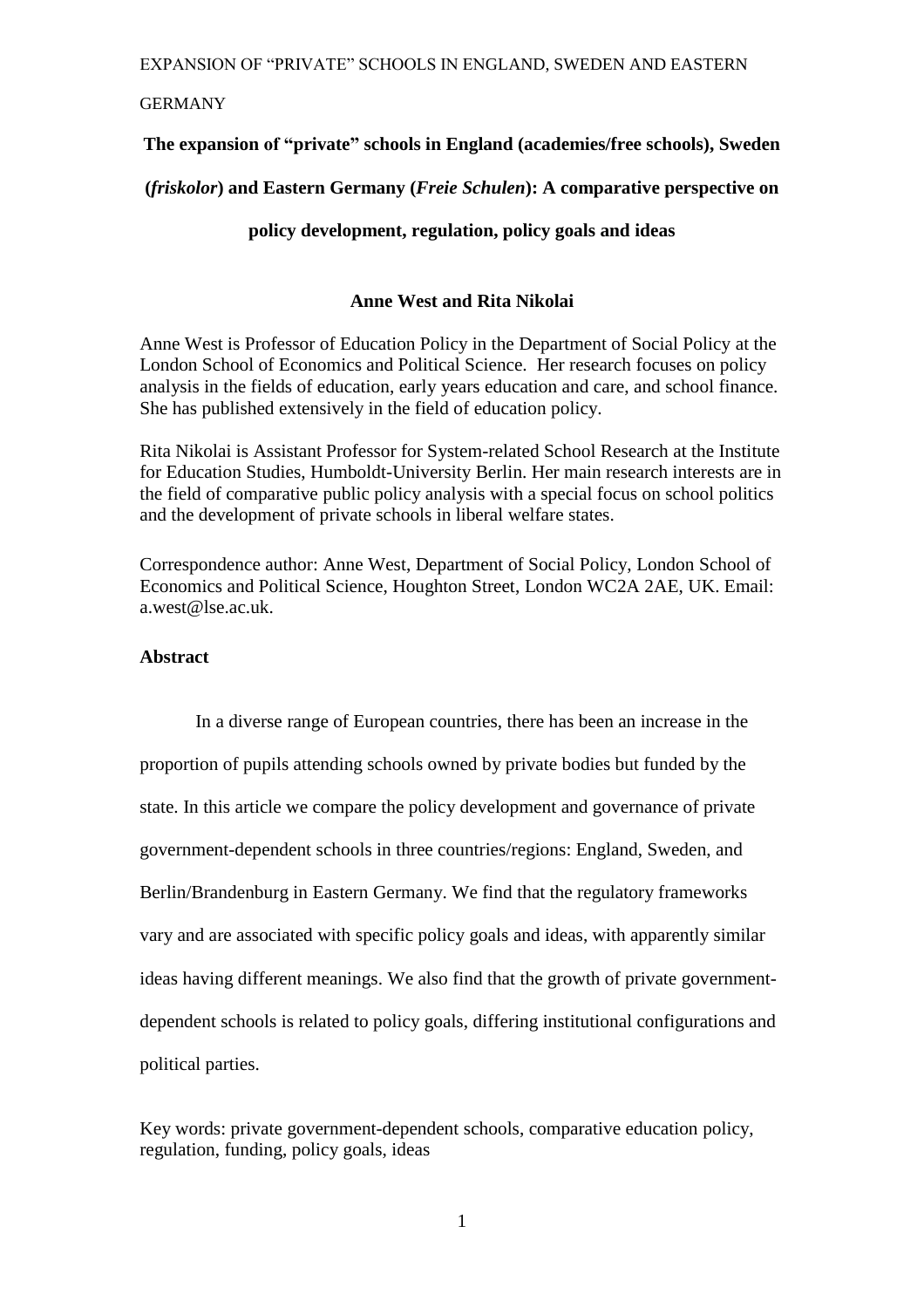#### GERMANY

#### **Introduction**

Across much of the western world the role of the state in relation to the provision of welfare services has been redefined, with private providers playing an increasingly important role in areas such as early childhood education and care, and school-based education (for example, Blomqvist 2004; West et al. 2010; White and Friendly 2012). These changes are important in terms of what they portend for the role of government and assumptions about how education should be provided.

A major strand of comparative research has focused on the educational outcomes of pupils who have attended private schools (e.g. McEwan 2002; Dronkers and Robert 2008). Our interest however, is in the development of policy and the rules governing private government-dependent schools: regulation is particularly important in contexts where substantial public funding is allocated to institutions not owned by the state.<sup>1</sup> Whilst the political science literature has addressed public school education policy (Busemeyer and Trampusch 2011), the private school system has until recently been largely neglected. In this article, we focus on private government-dependent schools and seek to answer the following question: To what extent can policy goals and ideas explain the regulation and development of private government-dependent schools?

#### **Literature and theory**

Comparative political science research on private schools has addressed a variety of different themes and adopted a range of different theoretical perspectives, focusing in particular on institutional rules on the one hand and partisan politics on the other. The importance of the former is stressed by Klitgaard (2007, 2008) who investigated the politics of school voucher and parental choice reforms in the US,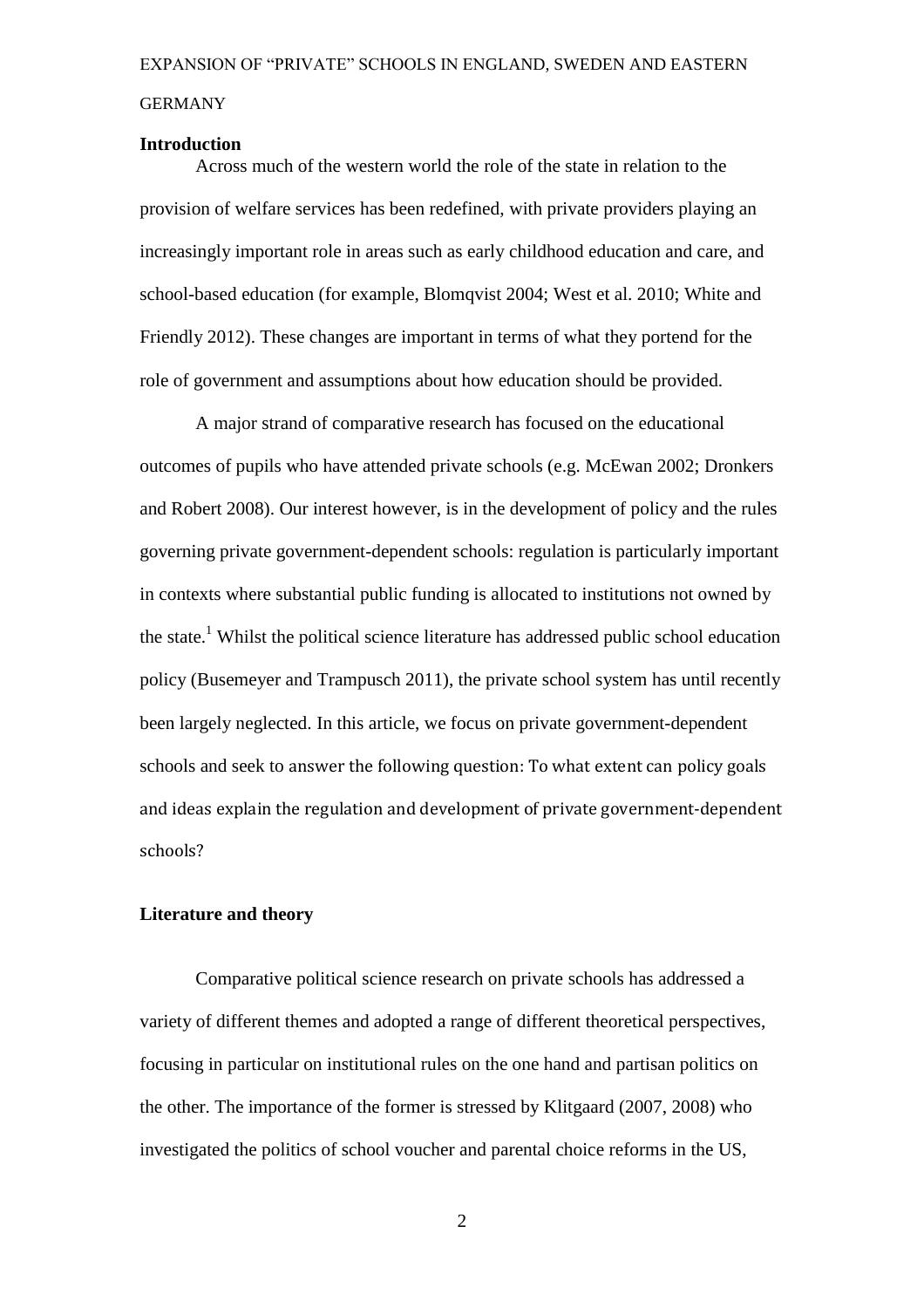Germany and Sweden. His research found the introduction of vouchers and free school choice to be highly correlated with different institutional rules for political decision making: in short, the capacity for reform was higher in Sweden than the US or Germany as political power is more concentrated in the hands of the central government than in the other two cases, both of which are federal states. Institutional reasons for divergent trajectories as regards the provision of public aid to private schools in Australia, New Zealand and the US were also given by Zehavi (2012a). Significantly, research by Köppe (2015) on the governance and regulation of welfare markets in Germany, Sweden and the US suggests that strong path dependence and continuity with previous institutional features of the public system are prominent in education markets.

Another important body of literature on private education markets focuses on partisan politics. Thus Gingrich (2011: 7) in her research on England, Sweden and the Netherlands argues that the right is more positive towards markets and the left more inclined to increase state control, with parties using "markets strategically to reshape the state to achieve their long-run ideological…aims". In a similar vein, Zehavi (2012b) exploring the private delivery of education within five countries, found that the right tends to set the privatisation agenda with the left being more reluctant than the right to privatise delivery. Furthermore, Hicks (2015) focusing on Sweden and England argues that left parties tend to be more supportive of markets in school systems when societal inequality is low.

We build on this burgeoning body of research by addressing an issue that has not hitherto had a high profile in the political science literature, namely the policy goals and ideas underpinning the development and regulation of private governmentdependent schools in England, Sweden and the Eastern German *Länder* of Berlin and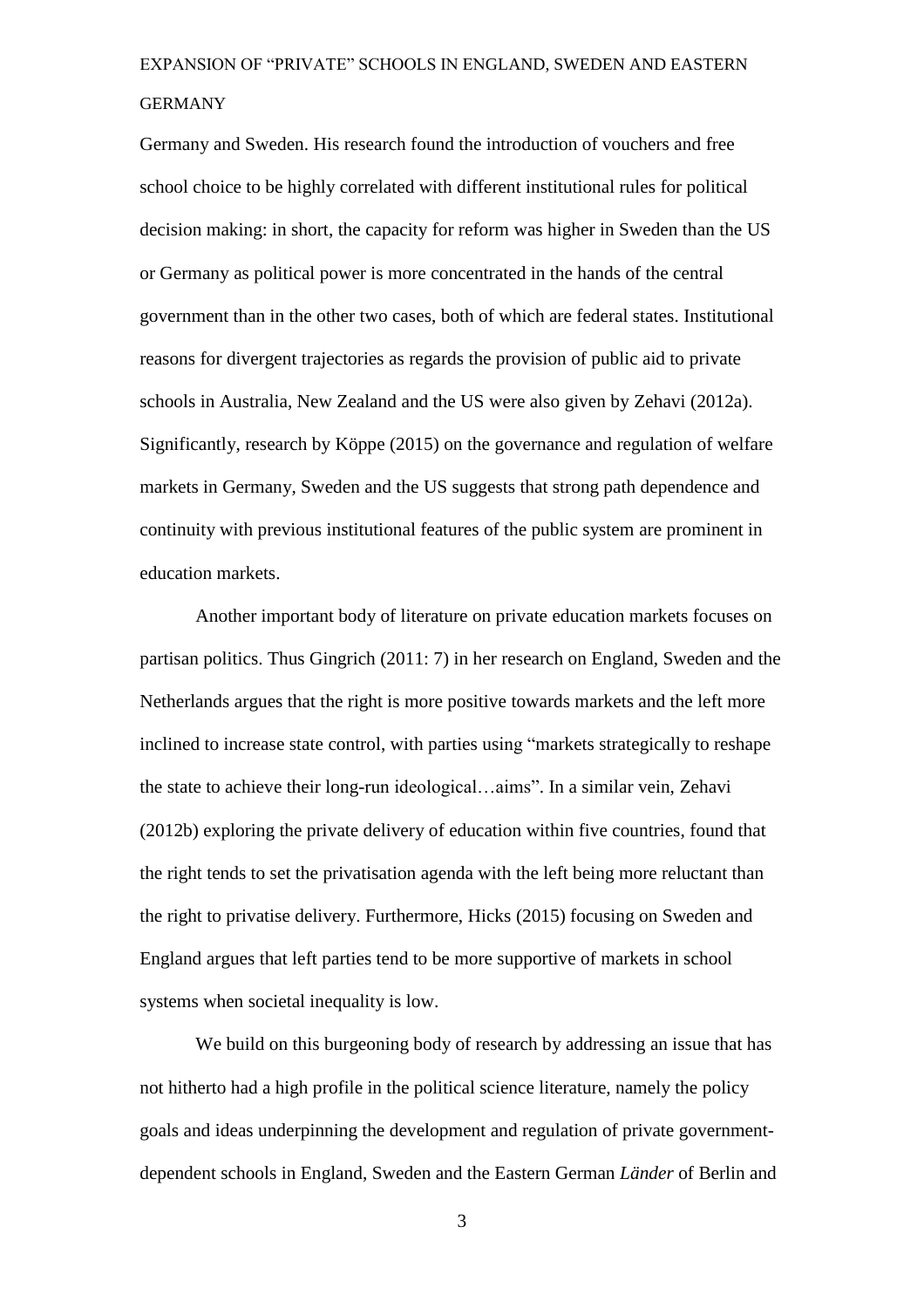Brandenburg (which form a metropolitan region). The ways in which actors develop institutions is influenced by policy goals and ideas (Béland and Hacker 2004; Hall 1993). By considering school governance – by which we mean regulation, inspection and funding – and underlying policy goals and ideas, it becomes possible to gain a fuller appreciation of the variation in the reforms to private government-dependent schools. This is important as although "political institutions embody the rules of the game that political actors follow as they seek their goals", they "do not necessarily tell us what goals those actors have or what issues they deem important" (Béland and Hacker 2004: 45). Policy goals and ideas are thus important. The latter are seen as "normative or causal beliefs held by individuals or adopted by institutions that influence their attitudes and behaviour" (Emmerij et al. 2005: 214), with the meaning of an idea depending on the institutional setting (Schmidt 2011).

As Hall (1993) notes, policymakers typically work within a framework of ideas that specifies the policy goals and the instruments used to attain them. Thus, in this article, we first analyse the development of policy by mapping out the instruments and the rules governing private government-dependent schools in each of our case studies; we focus on reforms, regulation and inspection, financing and outcomes. Second, we analyse policy goals – and associated ideas – with respect to the regulatory framework in each country/region. Third, we relate the growth of private government-dependent schools to policy goals, political institutions and parties. Two general arguments are proposed: first, that the regulatory frameworks adopted in different countries/regions are associated with policy goals and ideas; and second, that the growth of private government-dependent schools is related to policy goals, political parties and institutions.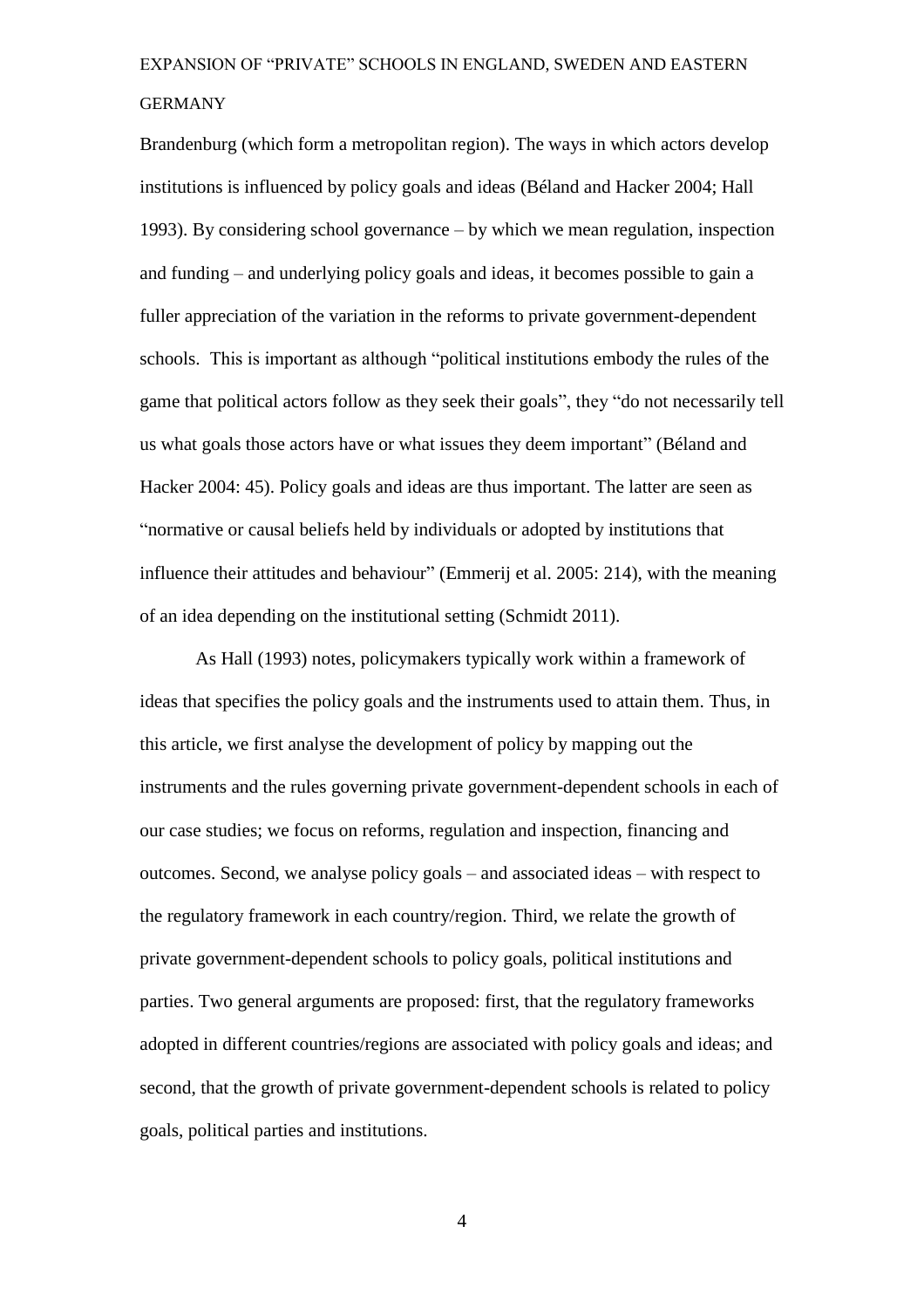Political institutions are crucial for enabling reform, with particular institutional configurations facilitating or limiting the range of options available for policymakers (Okma et al. 2010). Thus, in unitary states power is more concentrated in the hands of central government so facilitating reform, whilst in federal states authorities at the central level co-exist with the units that comprise the federation; as a result federalism can hamper policy reform (Klitgaard 2007). As regards partisan differences, we argue that although conservative parties in both England and Sweden introduced private government-dependent schools, the left supported their continued development but in so doing sought to address inequalities (see also Hicks 2015). In Berlin/ Brandenburg, left parties supported the introduction and expansion of private schools to "catch-up" with Western Germany following reunification.

Since the early 1990s, there has been an increase in the proportion of pupils attending private government-dependent schools in England (academies and free schools); in Sweden (*fristående skola* or *friskolor*); and in two Eastern German *Länder,* Berlin and Brandenburg (*Ersatzschulen* or *Freie Schulen).* Whilst the policy outcomes are similar – as regards an expansion of private schooling – the countries/regions differ along key dimensions. Sweden is a unitary state, Germany a federal state (and Berlin and Brandenburg individual states) and the UK a quasifederal state (with England being a constituent country) (Bogdanor 2005). They are also at different points on the left-right political continuum and represent different types of 'education regimes' (Green et al. 2006; West and Nikolai 2013). Thus, the Swedish education system is driven by strong egalitarian ideas with a comprehensive education system. In England, egalitarian ideas are less strong: 7 per cent of pupils attend fee-charging private independent schools which are academically selective and 5 per cent of pupils attend academically selective grammar schools.<sup>2</sup> In Germany, the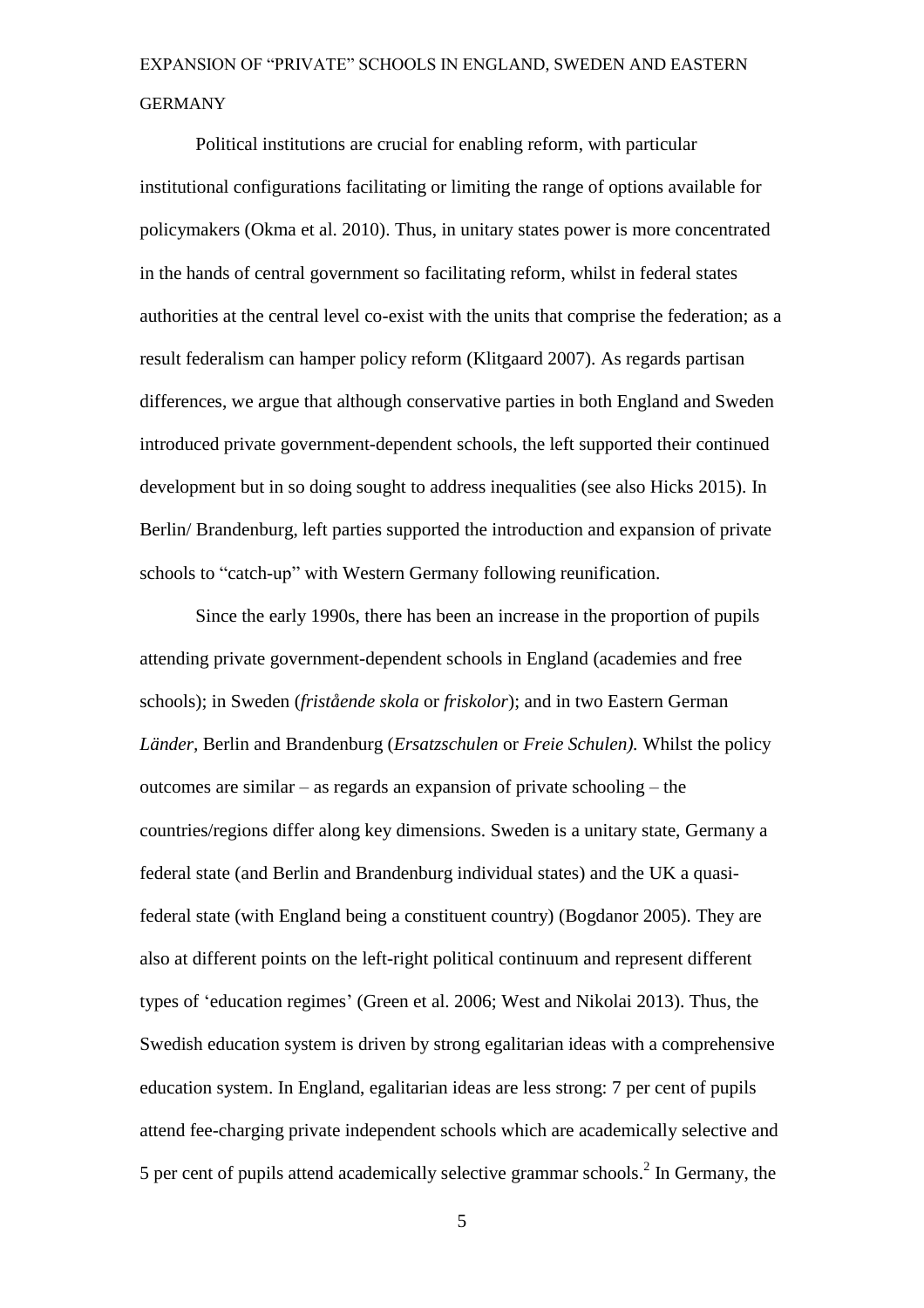idea of status maintenance is crucial, with academic selection in school-based education reproducing social stratification. It might thus be expected that the governance of private government-dependent schools would be more focused on egalitarian ideas in Sweden than in either England or Berlin/Brandenburg.

In this article, we argue that although institutional and partisan perspectives are crucially important to an understanding of the development and expansion of private schools, policy goals and ideas can shed further light on the reasons for expansion and moreover, the nature of the regulation of private schools in different contexts.

In the next section we map out policy development focusing on the period from the late 1980s/early 1990s to 2015/2016. We draw on policy documents, legislation, regulations, guidance, academic literature and media reports to provide a thick description of each case. The case studies are followed by first, a comparative analysis of policy goals, ideas and regulation; and second an analysis of policy goals, outcomes, institutions and political parties. The final section concludes.

#### **Policy development in England, Sweden and Eastern Germany (Berlin/Brandenburg)**

For each country/region, reforms, regulations, inspection and financial arrangements are presented along with the policy outcomes. These are summarised in Table 1.

#### **England: Academies and free schools**

#### *Reforms*

In England, radical changes have taken place in the provision of school-based education, with a majority of secondary schools now being academies owned by private not-for-profit bodies and funded by the government. Policy changes leading to this transformation can be traced back to the late 1980s, when the Conservative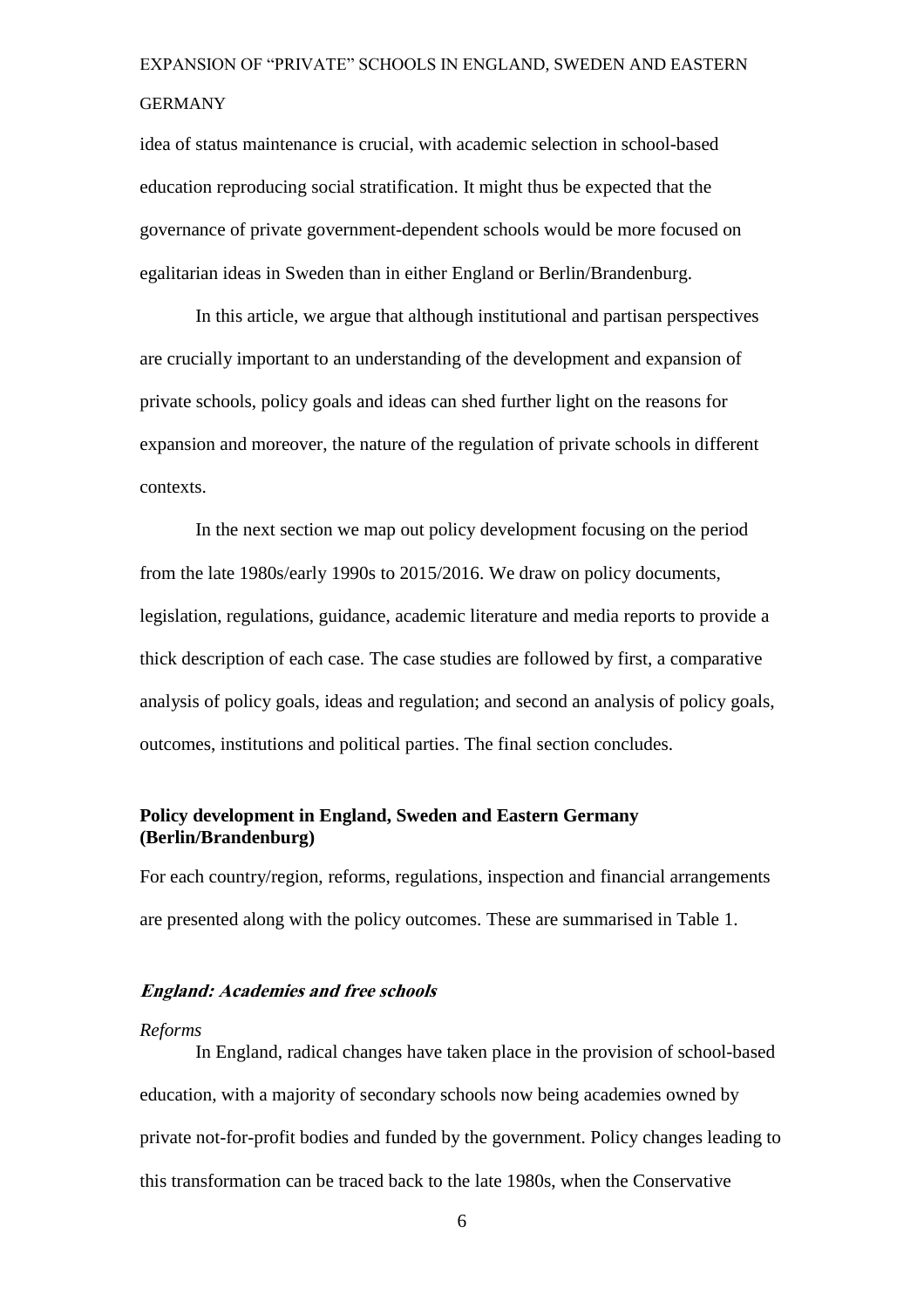Government, elected in 1979, introduced a raft of policy reforms affecting statemaintained schools, which at this time were under the supervision of local authorities. The 1980 Education Act increased the priority given to parental choice and the 1988 Education Reform Act resulted in the introduction of a national curriculum and testing programme and a change to the school funding system, with schools being funded on a predominantly per capita basis. These changes resulted in a quasi-market and promoted a competitive market in school-based education (Le Grand 1991; Glatter 2012). From 1992 public examination results were published in the form of "league tables" and a new school inspection body  $-$  Ofsted<sup>3</sup>  $-$  was established. Schools could also choose to opt-out of local authority control and be funded directly by central government as grant-maintained schools.

The 1988 Education Reform Act allowed for the introduction of the first private government-dependent schools: 15 independent city technology colleges (CTCs) were eventually established. These were a new institutional form: private, not-for-profit bodies funded by a contract with central government and run by external sponsors (which made a contribution towards capital costs); the schools were predominantly government funded and did not charge fees (see Whitty et al. 1993).

Following the 1997 general election, the Labour Government enacted the 1998 Schools Standards and Framework Act after which grant-maintained schools reverted to local authority control. Significantly however, in 2000, sponsored academies, akin to CTCs – private government-dependent schools – were established. In essence, the CTC policy was resurrected and revised to become the academies policy. Like CTCs, academies were to be run by external sponsors, to be not-for-profit, and to have a legally-binding contract (funding agreement) with central government. Sponsors were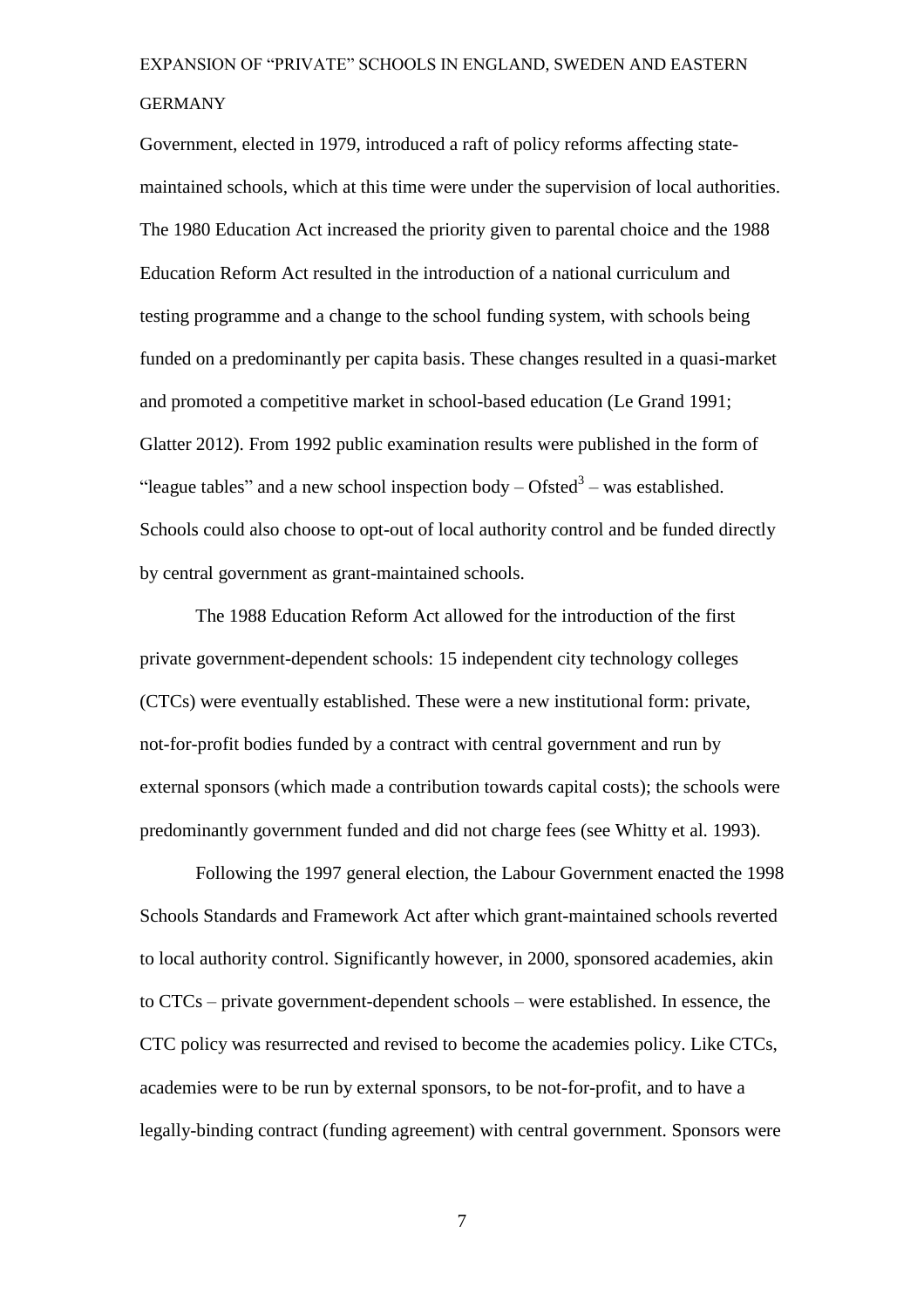initially required to make a financial contribution, but this requirement was later removed.

After the 2010 general election, the Conservative-Liberal Democrat Coalition swiftly enacted the 2010 Academies Act, enabling schools deemed to be performing well to convert to become academies<sup>4</sup> (Hicks 2014; West and Bailey 2013). New provision academies (or free schools, the Department for Education's (DfE) policy term) could also be set up by sponsoring bodies of different types, including groups of parents, teachers or faith groups (DfE 2015a; 2015b). Primary academies were also introduced. Subsequently, the 2011 Education Act changed the arrangements for establishing new publicly-funded schools: the "free school presumption" means that where there is a need for a new school, the local authority must seek proposals to establish an academy (DfE 2013).

#### *Regulation and inspection*

Turning to the regulatory framework, academies are under the direct control of central government. Schools that wish to convert to academy status must seek approval from the DfE, as must new sponsors of academies. All academies are owned by an academy trust – a non-profit making trust – which must also register as a company and provide audited accounts to the DfE (DfE 2015c). The trust enters into a contract – funding agreement – with the Secretary of State for Education. Sponsored academies are owned by an external trust which is responsible for one or more academies. Where the trust is responsible for more than one academy there is a multiacademy trust or chain with a board of trustees accountable for the entire trust and local governing bodies accountable for decisions delegated to school level (DfE 2014). Most converter academies are governed by stand-alone trusts (Hill et al. 2012).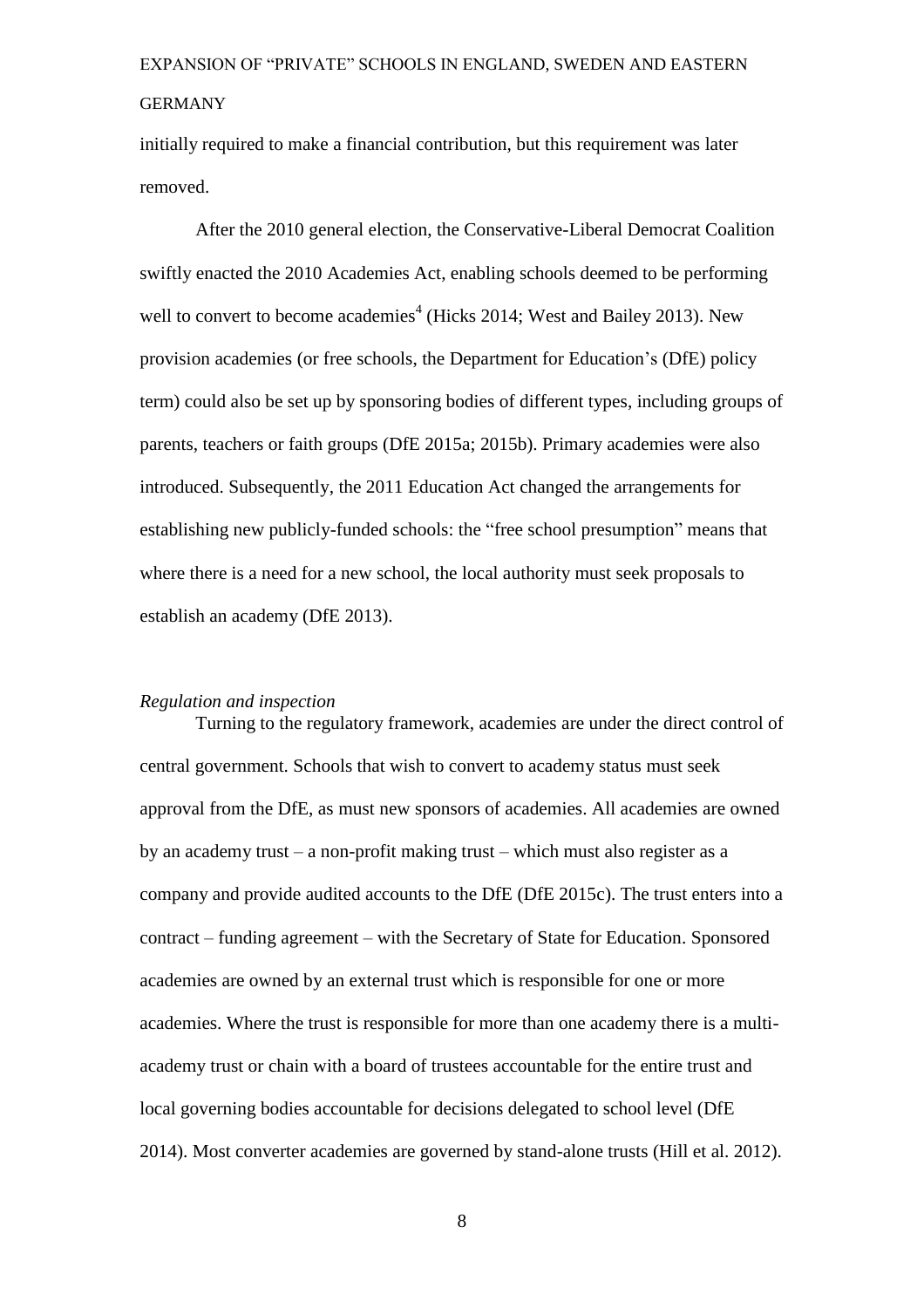As regards admissions, academies must adhere to the same statutory guidance as state-maintained schools. New academies are non-selective, and not permitted to select pupils on the basis of ability,<sup>5</sup> although like other schools are able to select a proportion of pupils on the basis of aptitude in a subject area. They can also have a religious character (for example, Christian, Muslim)<sup>6</sup> or follow a particular philosophical approach (for example, Montessori, Steiner (also known as Waldorf or Steiner Waldorf)). Academies are subject to the education legislation that regulates private government-independent schools<sup>7</sup> but have to meet specific requirements in a number of domains. They do not need to follow the national curriculum: instead, they must teach a broad and balanced curriculum including English, mathematics, science, and religious education. Nor do they need to adhere to the national statutory requirements regarding teachers' pay and conditions. Since 2012, the DfE's model funding agreement has allowed them to employ unqualified teachers. However, academies must follow the statutory assessment (that is, testing) arrangements that apply to state-maintained schools.

Academies are inspected by Ofsted under the same framework as statemaintained schools (Ofsted 2015). Indeed, an academy trust can be dissolved by central government if its test scores/examination results are deemed to be a cause for concern and following an inspection by Ofsted (see BBC News 2015). Academy chains have also been closed following inadequate inspections (BBC News 2014).

#### *Financing*

The financing of academies is inextricably linked with that of local authority maintained schools. Funding for school-based education is distributed by central government to local authorities by way of a hypothecated grant, with the amounts allocated varying according to local authority characteristics (Chowdry and Sibieta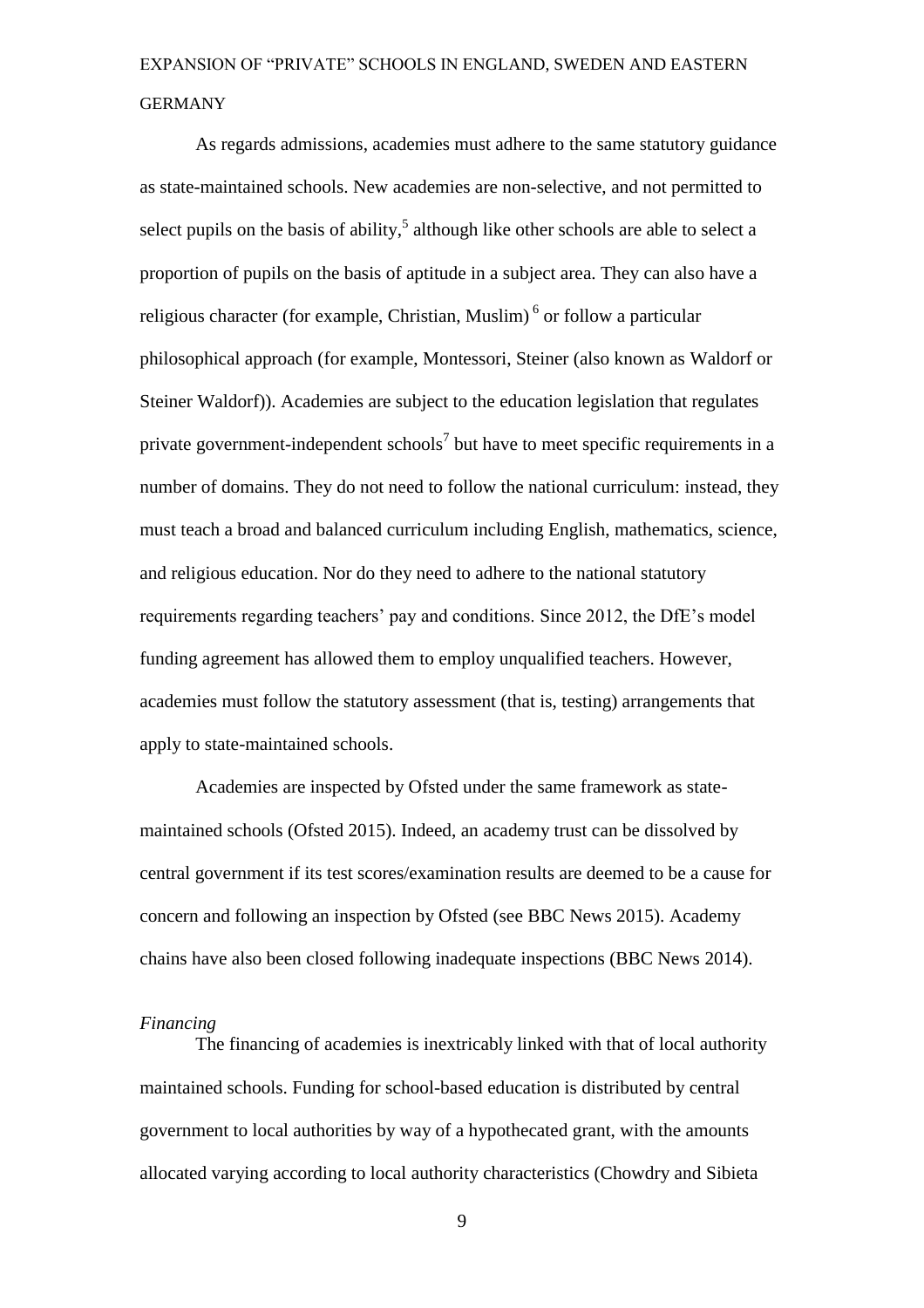2011). Although academies are funded by central government, the amount they receive is determined using the funding formula devised by the local authority in which the academy is located and in line with other state-funded schools in the area (in accordance with regulations) (West 2015). However, academies also receive funding – determined centrally – to cover services previously provided by the local authority (Education Funding Agency 2015). If the school can buy in the services it needs more cheaply, or has less need for such services, it can benefit financially from becoming an academy. This additional funding has acted as an incentive for statemaintained schools to convert to academy status due to considerable uncertainty over school budgets following the 2007-09 financial crisis and the austerity programme imposed by the Coalition in 2010.

#### *Outcomes*

There has been a massive increase in private government-dependent schools since 1990 when there were only three such schools (city technology colleges). Academies were introduced in 2000. In 2003, 0.03 per cent of pupils attended academies (Department for Education and Skills (DfES), 2003). In 2009/2010, prior to the installation of the Coalition Government, 2 per cent of pupils attended academies (DfE 2010a). By 2015/2016, 20 per cent of pupils attended primary academies and 66 per cent secondary academies (DfE 2016).

#### **Sweden: Friskolor**

#### *Reforms*

During the 1980s, the publicly-funded school system in Sweden became a key issue for the Social Democrat Government. The public expressed concerns about the difficulty they had sending their child to a school of their choice, and a raft of proposals for school reform were put forward. Decentralisation and a new funding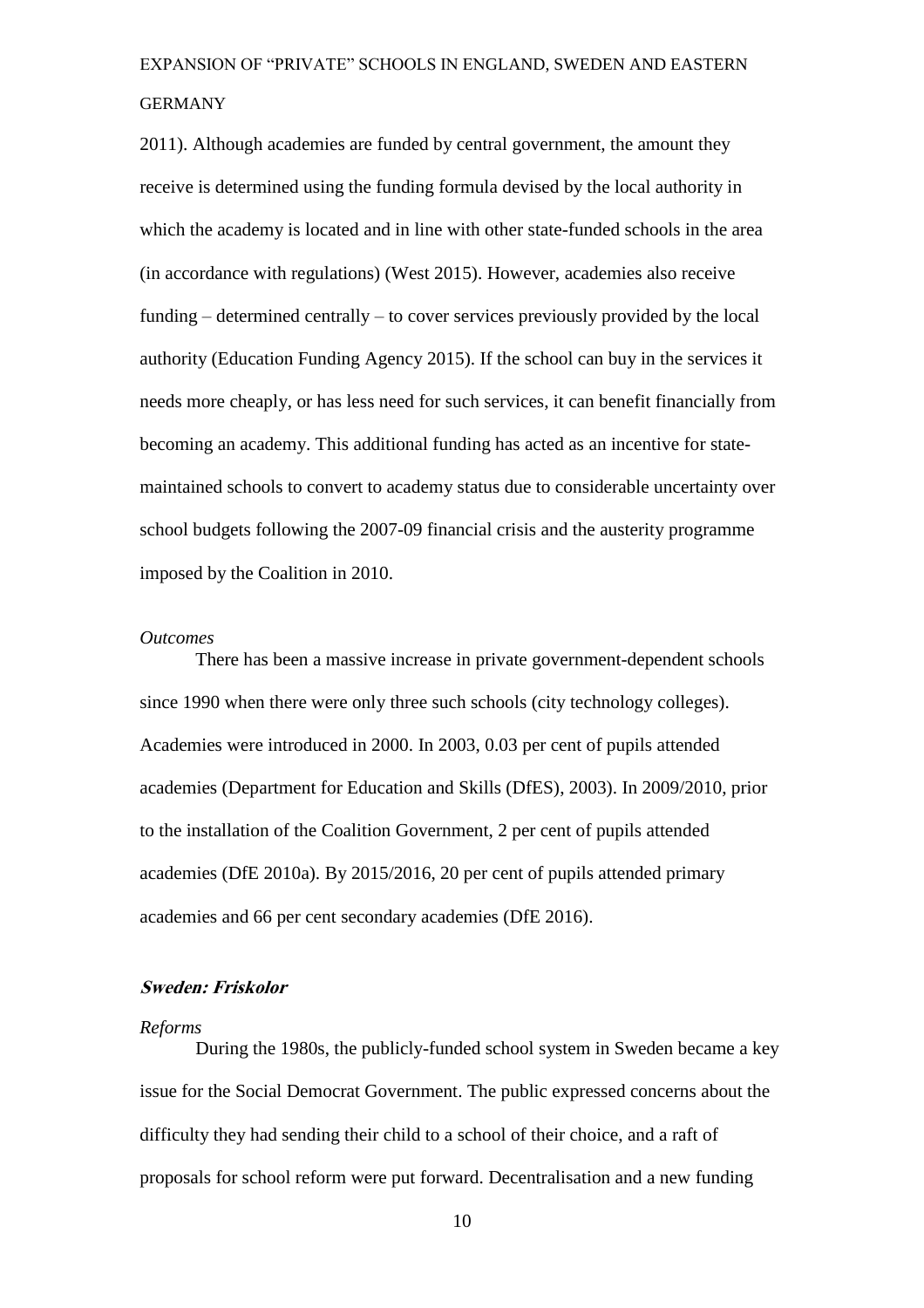system were introduced in 1990/1991 with central government delegating funding for education to local authorities by way of a block grant, earmarked for schools and educational purposes (Klitgaard 2008).

Following the election of a Liberal-Conservative Government in 1991, pressures for a shift in emphasis from equality to choice gained new momentum (Ellingsaeter and Leira 2006). The government passed legislation that increased the role of independent schools in the school system (Lundahl 2002; Skolverket 2006). As a result of Proposition 1991/92:95 Choice and Independent Schools, comprehensive independent schools<sup>8</sup> were permitted to receive a per pupil amount equivalent to 85 per cent of the average costs of a public school pupil, and to cover the remaining amount by charging parents an additional school fee. The Social Democratic Government, elected in 1994 continued with these policies, but there were some policy reforms. It initially reduced the state contribution to 75 per cent but two years later decided that independent schools should be granted public funding on a per pupil basis, with the amount being equivalent to the cost per pupil in public schools in the municipality. However, schools could no longer charge fees so fostering greater equality in terms of school access (see also Hicks 2015; Zehavi 2012b).

#### *Regulation and inspection*

Turning to the regulatory framework, all types of legal entities (i.e. a company, a foundation, or a non-profit organisation), must be approved by the Swedish Schools Inspectorate (Skolinspektionen) in order to operate as an independent school. The provider must adhere to the national school constitution, objectives and curricula; however, teaching can have a different orientation from that in municipal schools – for example, a particular religious, language or teaching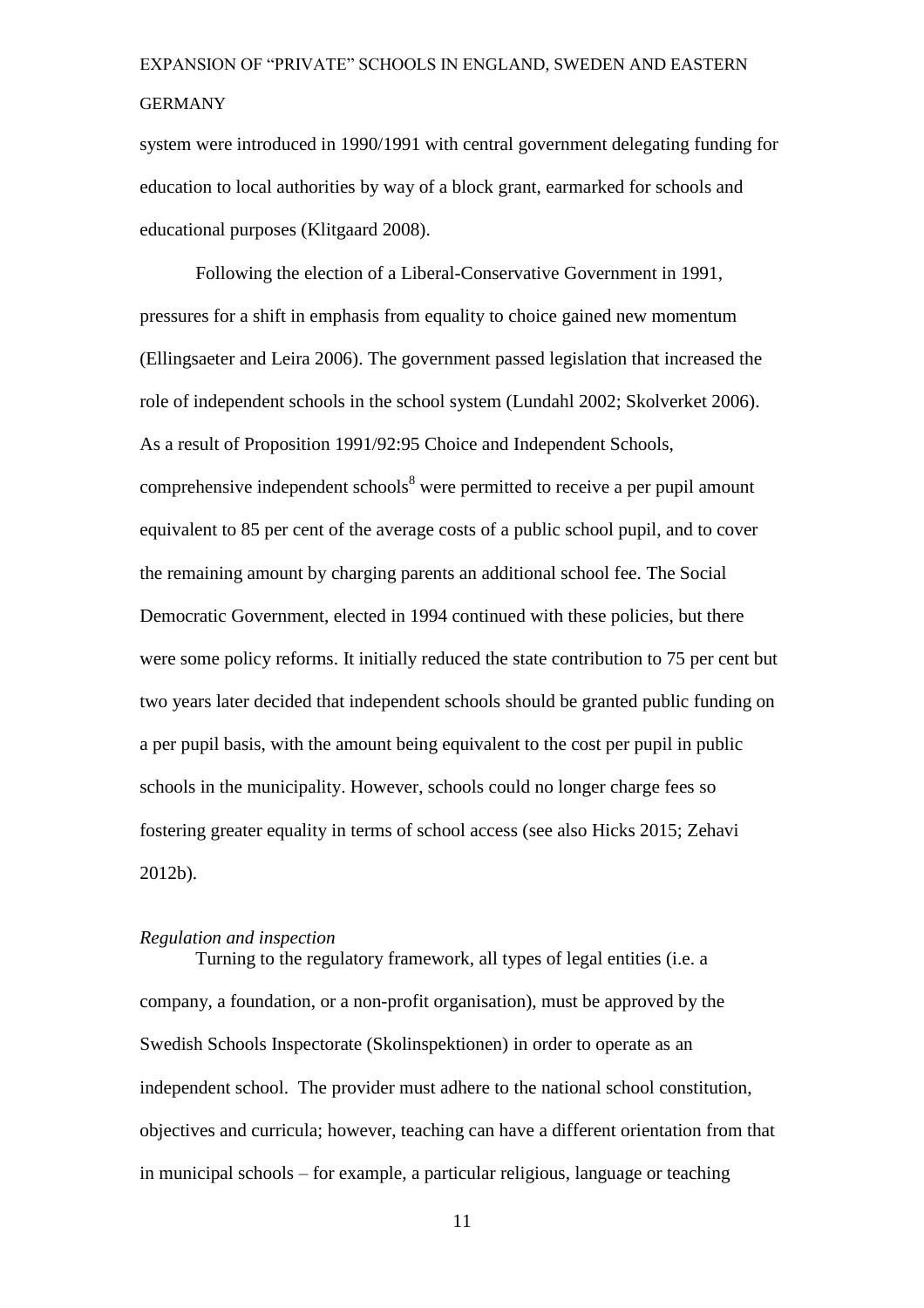profile (e.g. Montessori or Waldorf). The municipality in which the independent school wishes to operate is consulted on the application and may also provide local knowledge about the school organiser and its ability to run an independent school.

The 2010 Education Act resulted in some changes to policy. Organisations cannot be granted permission to operate if this would result in considerable negative consequences to the pupils or the school system in the municipality where the school is located. These negative consequences include having to close an existing school, which could lead to some pupils having a considerably longer journey to school, or municipalities incurring significantly higher costs. The municipality's comments are taken into consideration by the Inspectorate when making its decision (Skolinspektionen 2015).

Independent schools initially had a separate regulatory framework from municipality schools. However, following the implementation of the 2010 Education Act, enacted by the centre-right Alliance for Sweden Coalition (2006-14) with cross party support (cf. Hicks, 2015), they have had to comply, as far as possible, with the same regulatory framework as municipality schools (Sveriges Riksdag 2010). Nevertheless, a number of differences remain; for example, they are allowed to use different admissions criteria from those of municipal schools if there are more applicants than places: they can give priority to siblings already at the school; the time that the child's name has been on the school's waiting list; and proximity to the school (for municipal schools the criteria are proximity of the home to the school and siblings (Båvner et al. 2011)).

In 2011, new curricula for all compulsory and upper secondary schools came into force and mandatory national subject tests for pupils in years 3, 6 and 9 of compulsory school were introduced. The whole upper secondary school system was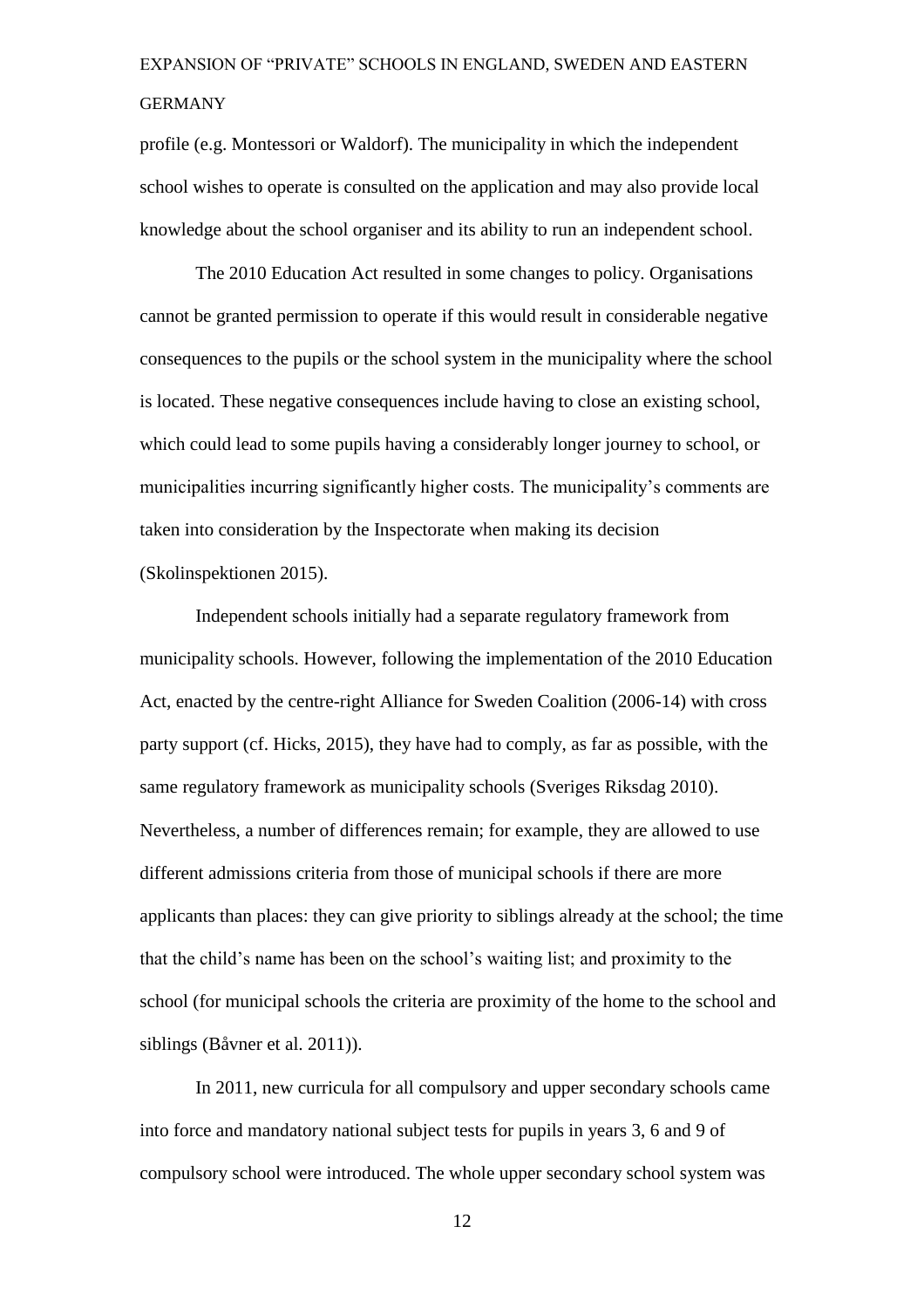also reformed: the curriculum was tightened, in the name of better quality control. All schools were given common goals, and the number of vocational programmes was reduced and independent upper secondary schools were no longer allowed to provide their specially designed programmes. As a result, all operators of upper secondary schools had to apply for their licences to be renewed (Skolinspektionen). Certification and registration of teachers was also introduced with only certified teachers normally being eligible for permanent employment. School teachers' pay is negotiated at the school level between the teacher and the principal in both independent and municipality schools (OECD 2015).

Inspection of schools is undertaken by Skolinspektionen. After an operator for a new *friskolor* has been approved the first inspection takes place prior to the school opening. This focuses on whether the operator has the ability to meet the requirements of the education stated in the Education Act (for example, sufficient pupils, certified teachers and all necessary facilities). A limited inspection is then carried out within the school's first year to ensure that it is working in accordance with the licence conditions. Although independent and municipal schools are inspected similarly, the Inspectorate additionally ensures that in the case of independent schools, only the education stated in the licence is conducted and that the operator is economically stable enough to ensure long-term viability. Admissions procedures are also monitored. If an independent school does not comply with regulations, the Inspectorate may withdraw approval. All licences are broadly similar: older licences are transferred in line with changes in legislation which also means that an operator is unable to invoke the wording or the terms of an old licence (Skolinspektionen 2015).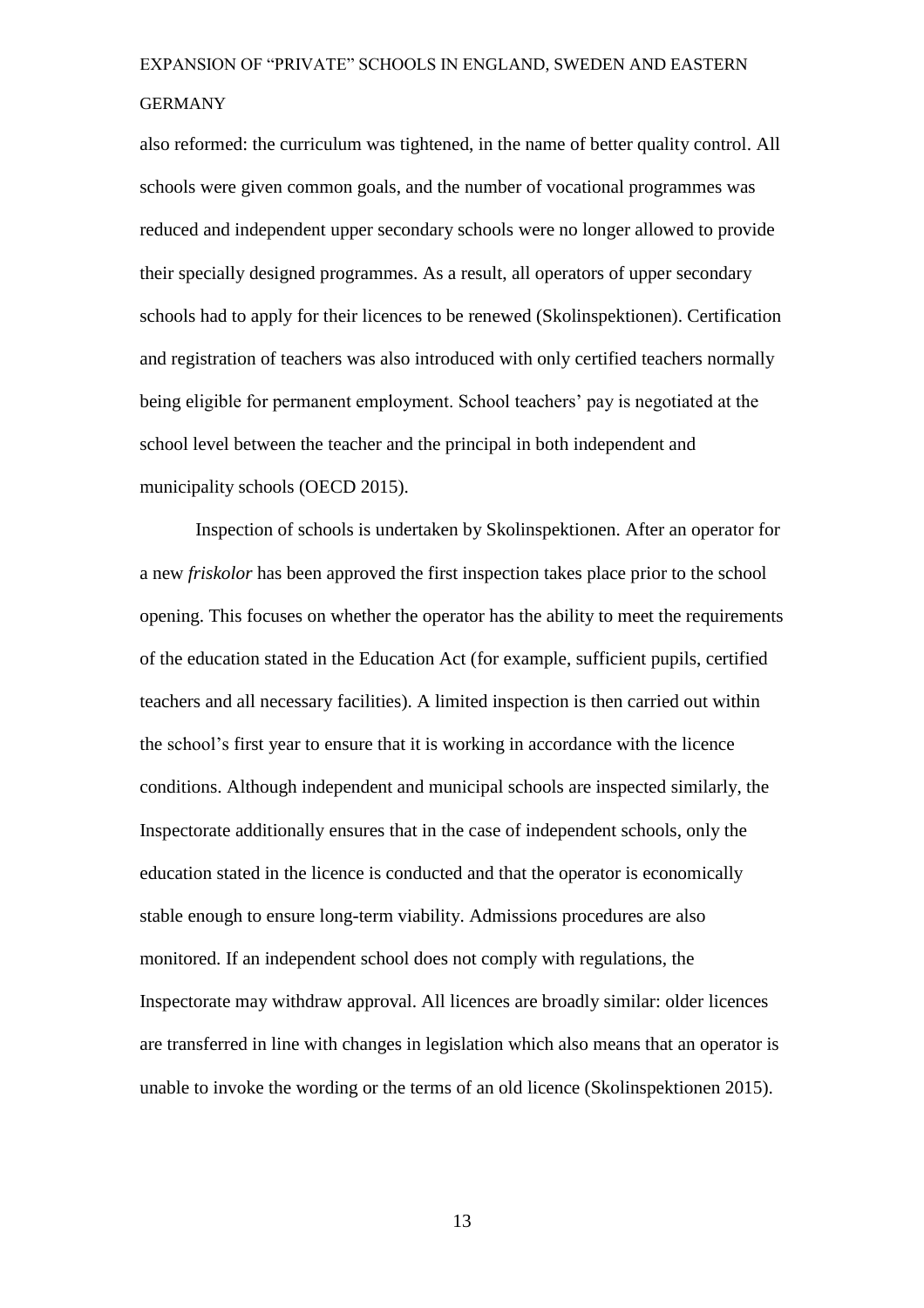#### *Financing*

Schools that are approved become entitled to financial support and then receive a grant from the home municipality of the pupils who attend the school. Each municipality determines the amount to be granted for each pupil attending independent schools with decisions being based on the principles the municipality applies when allocating resources to its own schools (Eurydice 2015a). Municipalities have the right to "insight" into the independent schools, although this does not enable them to ask school operators about their business plans.

#### *Outcomes*

The number of pupils attending independent schools has increased steadily over time, with the concentration being greatest in the metropolitan areas of Stockholm, Malmö and Gothenburg. In 1991/1992, only 1 per cent of pupils attended independent comprehensive schools; by 2015/2016, this had reached 15 per cent (Skolverket 1993a, 2016a). The increase was greater at the upper secondary level: in 1992/1993, 2 per cent of pupils attended independent schools and in 2015/2016, 26 per cent (Skolverket 1993b, 2016b).

#### **Eastern Germany (Berlin and Brandenburg): Freie Schulen**

#### *Reforms*

Since 1990 there have been profound changes to education policy in the Eastern German *Länder*. Prior to reunification, the education systems in East and West Germany differed. In West Germany, a parliamentary democracy was established following the Second World War, and the German Constitution, laid down in 1949, placed the school system under the authority of the state. In East Germany (the German Democratic Republic (GDR)) schooling was organised under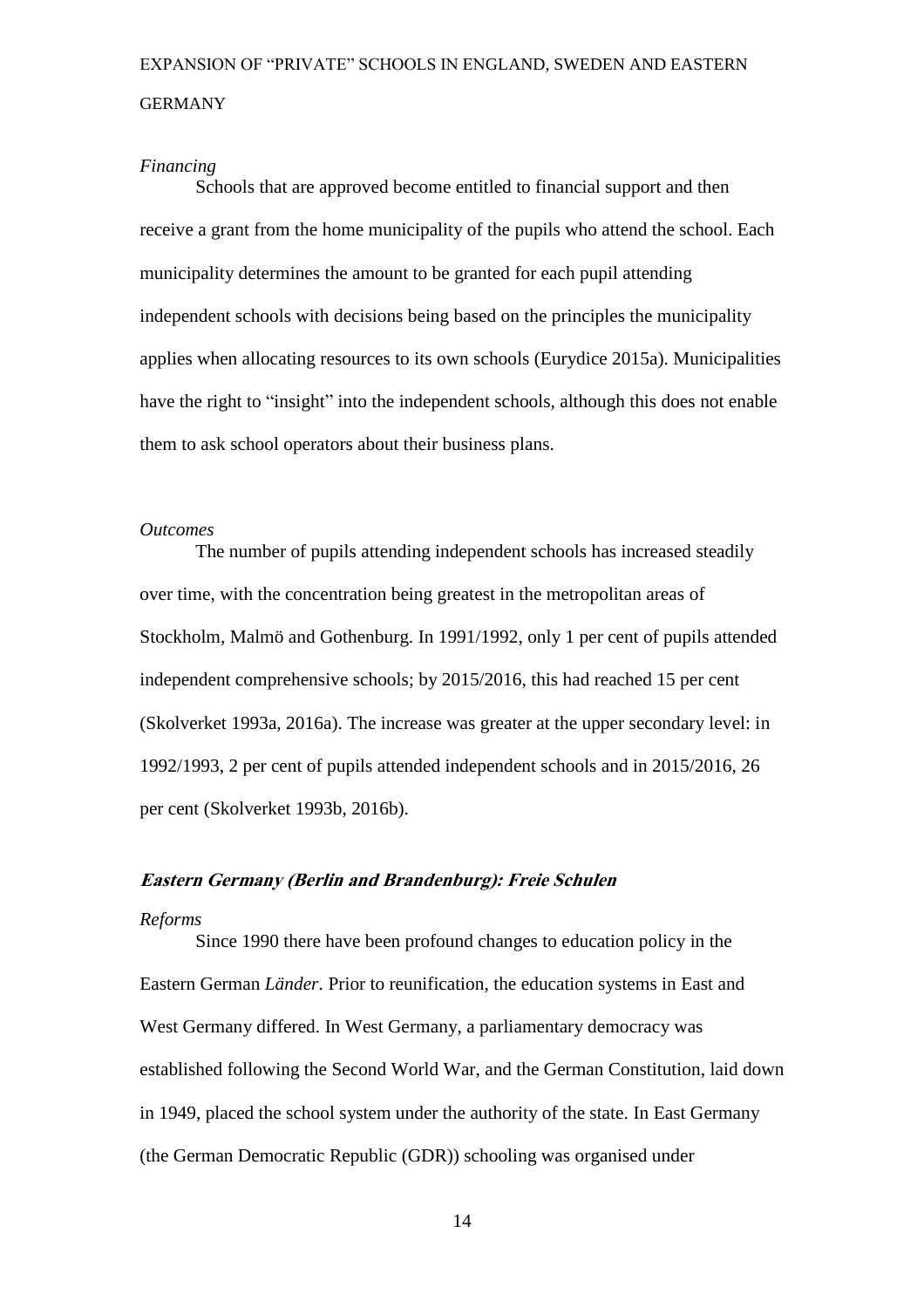Communist principles, with strict centralised political control (Geißler 2011); there were no private schools (Koinzer and Mayer 2015: 31). Following reunification in 1990, the German Constitution was extended to the Eastern German *Länder*; this allowed for the introduction of private schools. The Constitution sets the framework for private schools (Koinzer and Leschinsky 2009): the entire school system is under the supervision of each of the 16 *Länder.* The right to establish private schools is guaranteed in Article 7 of the German Constitution. Private schools – so-called *Ersatzschulen –* need the approval of the Länder. Such approval depends on equivalence with public schools in terms of the educational aims, facilities, teacher training and qualifications and teachers' terms and conditions of employment (Article 7, para.4); however, private schools do not need to adhere strictly to the public schools' curricula (Eurydice 2015b).

A private primary school may only be established if it serves a special pedagogical interest or if parents apply for a denominational/interdenominational school or one with a particular philosophy (such as Waldorf) to be set up because there is no public school with this profile in the municipality (Article 7, para.5). At the secondary level *Ersatzschulen* may be academically selective. To award school leaving certificates corresponding to those at public schools – for example, the *Abitur*  awarded by the academically selective *Gymnasium – Ersatzschulen* must be licensed by the state; this requires the school to have met the conditions for approval for a set period of time and to adhere to regulations applicable to comparable public schools (for example, pupil admission) (Koinzer and Leschinsky 2009).

Once approved, a school becomes entitled to financial support from the *Land*. 9 The contribution varies between *Länder* (Klein 2011) with the amount paid to public schools being used as a yardstick.<sup>10</sup> Private schools can charge fees but they must be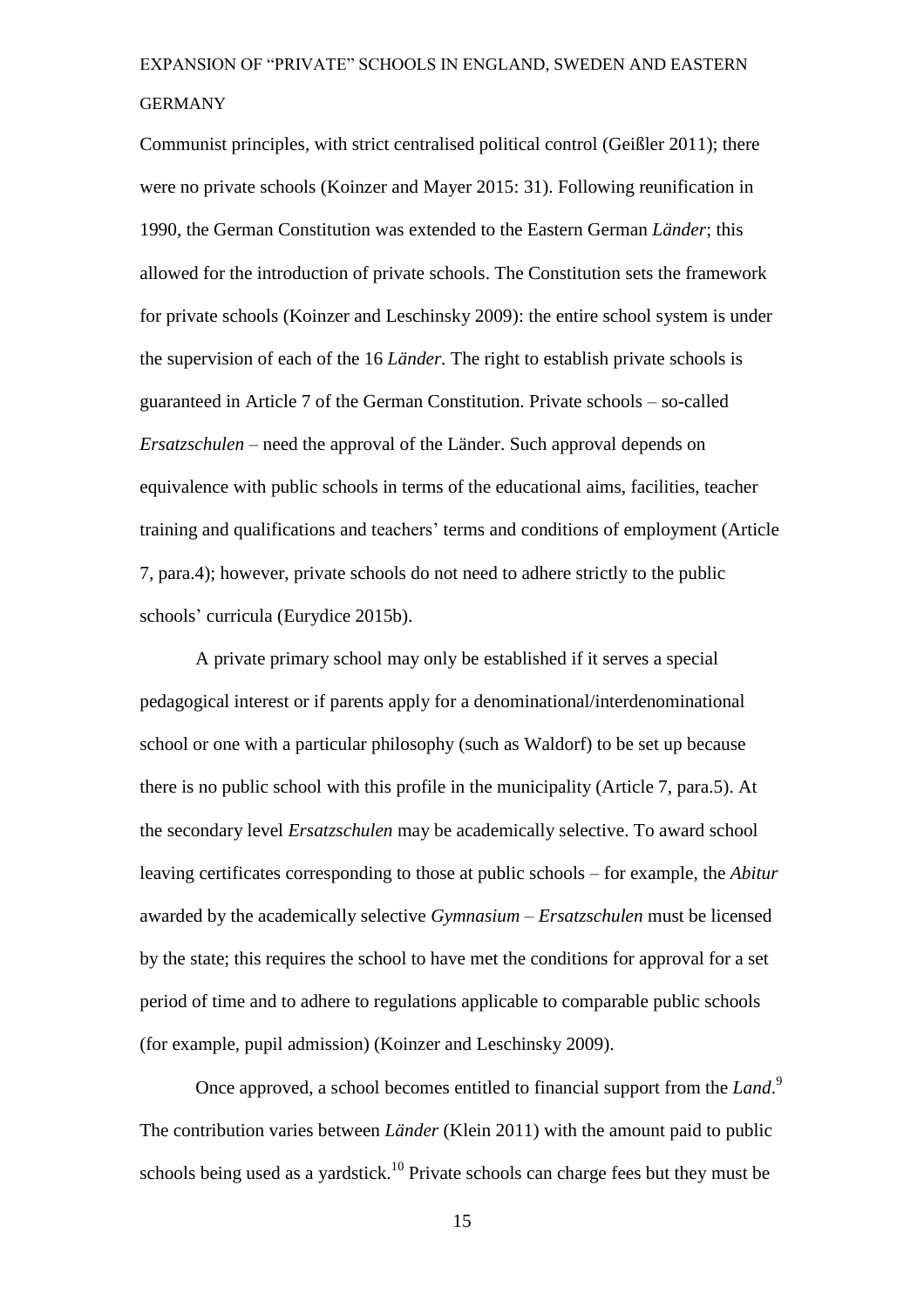#### GERMANY

socially equitable – that is, "moderate" or reduced for low-income parents – to avoid segregation according to parental means.<sup>11</sup> Across Germany, virtually all private schools are not-for-profit with a large number being maintained by the Catholic or Protestant churches (Eurydice 2015b).

#### *Regulation and inspection*

There are differences between states regarding the regulation, funding and inspection of *Ersatzschulen*. <sup>12</sup> We focus here on two *Länder* Berlin, the capital city and Brandenburg, which together form a metropolitan region in Eastern Germany. In both cases, private school providers need the permission of the Ministry in order to operate: new providers have to submit a pedagogic concept (framework curriculum, timetable and so forth) and information regarding, for example, the number of pupils and teacher qualifications; teachers must also be approved. Private schools also have to offer the same upper secondary school qualifications as public schools. The Ministry has the right to visit the schools and observe lessons, but the schools are not subject to school inspections. However, if shortcomings are identified – such as falling pupil numbers, problems with teacher pay, inaccurate pupil numbers – which are the basis for the financial contributions by the *Land* – and not ameliorated, the schools can be closed.

#### *Financing*

Although the Social Democrats (SPD) have been in power in both Berlin and Brandenburg since 1990, in recent years they have reduced the financial  $\text{contributions}^{13}$  made to private schools. Since 2013, all new private primary schools in Berlin have had to wait five years to receive a financial contribution from the state in contrast to the three year period previously required. In Brandenburg, a different approach was adopted. In 2011, the SPD announced that the setting up of private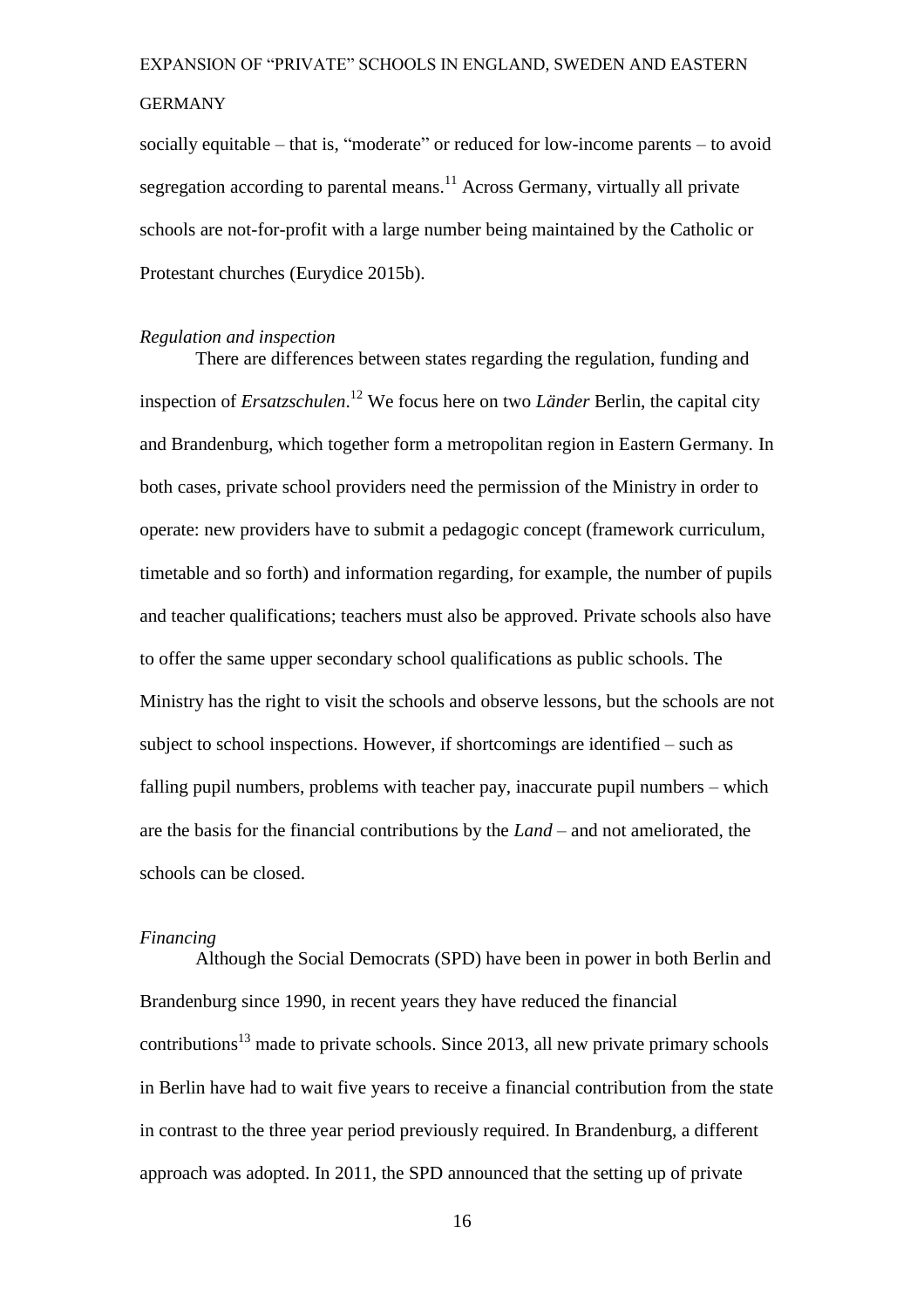schools was now complete: the number had now reached Western German levels and it was therefore time to limit state contributions (taz 2011). Moreover, the number of private schools had increased almost six-fold between 1999 and 2010 and were increasingly attracting pupils, so resulting in the closure of public schools. In 2012, the SPD-Die Linke (a radical left party) Coalition in Brandenburg introduced new procedures for calculating the financial contributions made to private schools, resulting in a reduction of around 30 per cent of the contributions made by the *Land* (Die Zeit 2013): previously private schools received 94 per cent of the personnel costs of public schools. The Coalition argued that in order to achieve a comprehensive network of school across the *Land*, the Ministry was continuing to provide small primary and secondary schools which had high staffing costs. Thus, the increased staffing costs for the public school system were benefiting private schools even though they were not offering a comprehensive network of schools. The opposition parties (CDU (Christian Democrats), Bündnis 90/Die Grünen (Greens), FDP (Liberals)) appealed to the Constitutional Court regarding the new regulation, but in 2014, they lost their case (RBB 2014).

#### *Outcomes*

Since 1990, the number of *Ersatzschulen* has increased in Eastern Germany (including Berlin) (Koinzer and Leschinsky 2009; Koinzer and Mayer 2015); this increase is associated with a low birth rate resulting in small, costly public schools in rural areas being closed. Thus, in Brandenburg, between 1990 and 2003, 149 public primary schools were closed due to declining birth rates (Fröhlich 2012); in response, parents linked up with Protestant church authorities to reopen these as private schools (Zeit Online 2014). In Brandenburg the percentage of pupils attending private schools increased from virtually nil to 11 per cent (primary: 8%, secondary: 12%) between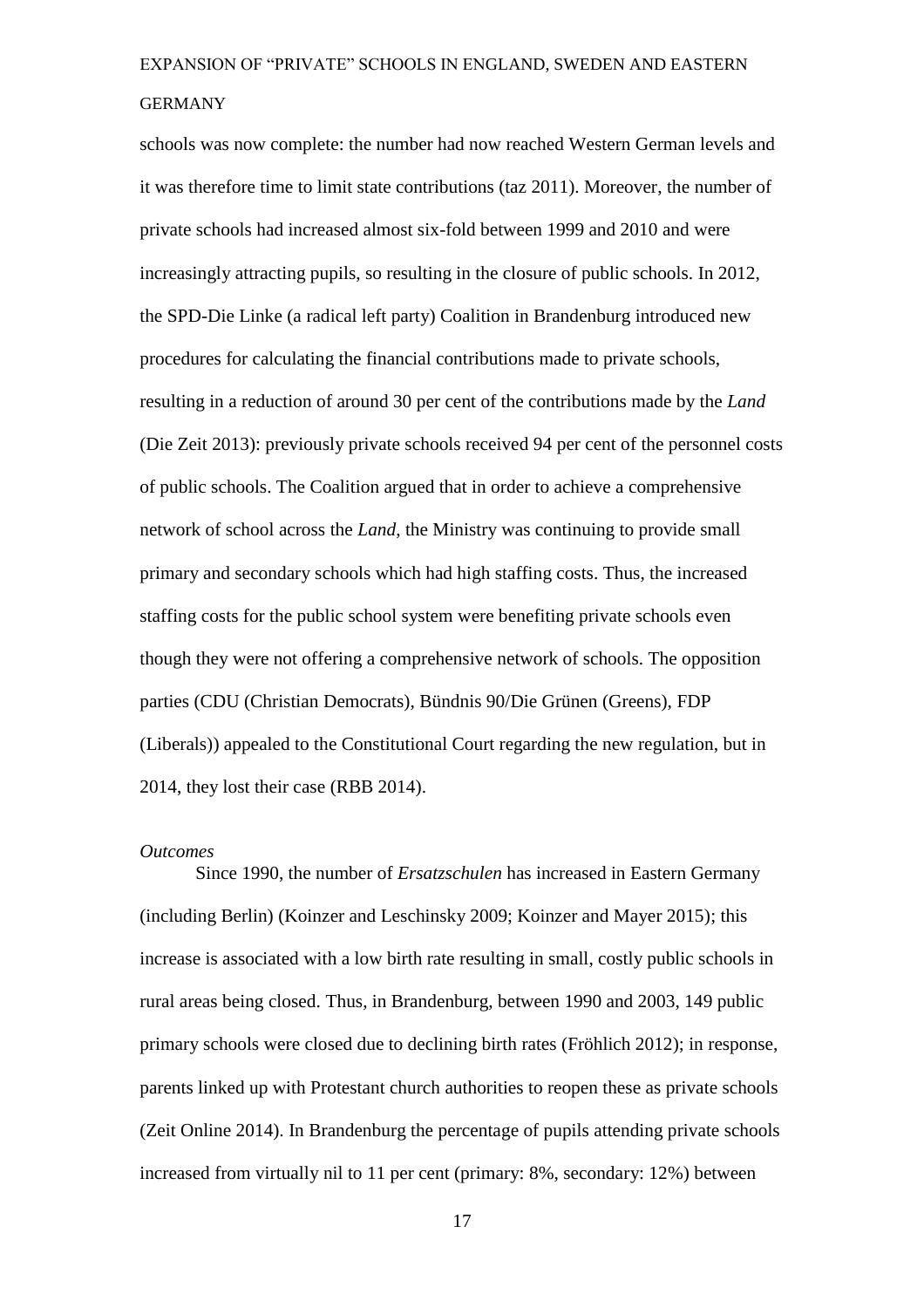#### GERMANY

1992 and 2015 (MBJS 2016), and in Berlin<sup>14</sup> from  $3^{15}$  to 11 per cent (primary: 7%, secondary: 13%) (SfBJW 2016).

---Table 1---

#### **Policy analysis and discussion**

We have seen that in England, Sweden and Berlin/Brandenburg, policy regarding private government-dependent schools developed differently with the rules governing their operation also varying. In this section, we focus first, on policy goals, and how these are manifest in the regulatory framework, and how ideas regarding parental choice of school vary. Second, we analyse policy outcomes and relate these to policy goals, institutions and political parties.

#### *Policy goals, ideas and regulation*

Policy goals regarding the development of private government-dependent schools vary between the cases studied (see Table 2). In England, since the early 1990s school diversity and choice of school for parents have been consistent policy goals. As regards the academies policy, the main policy goal under Labour was to increase the performance of schools deemed to be failing (Gorard 2009; West and Bailey 2013) – the roll-out was restricted because of concerns about educational inequality associated with further privatisation (Hicks 2015). Although this goal remained under the Coalition, school autonomy became an "absolute priority" (DfE 2010b: 54) and also a means to improve educational attainment, another policy goal. In 2015, the Conservative Government declared that one of its goals was to end local authorities' role in running schools and for all schools to become academies (HM Treasury 2015). A further policy goal has been to ensure a level playing field as regards admissions; this in turn is related to another goal, namely fostering a market-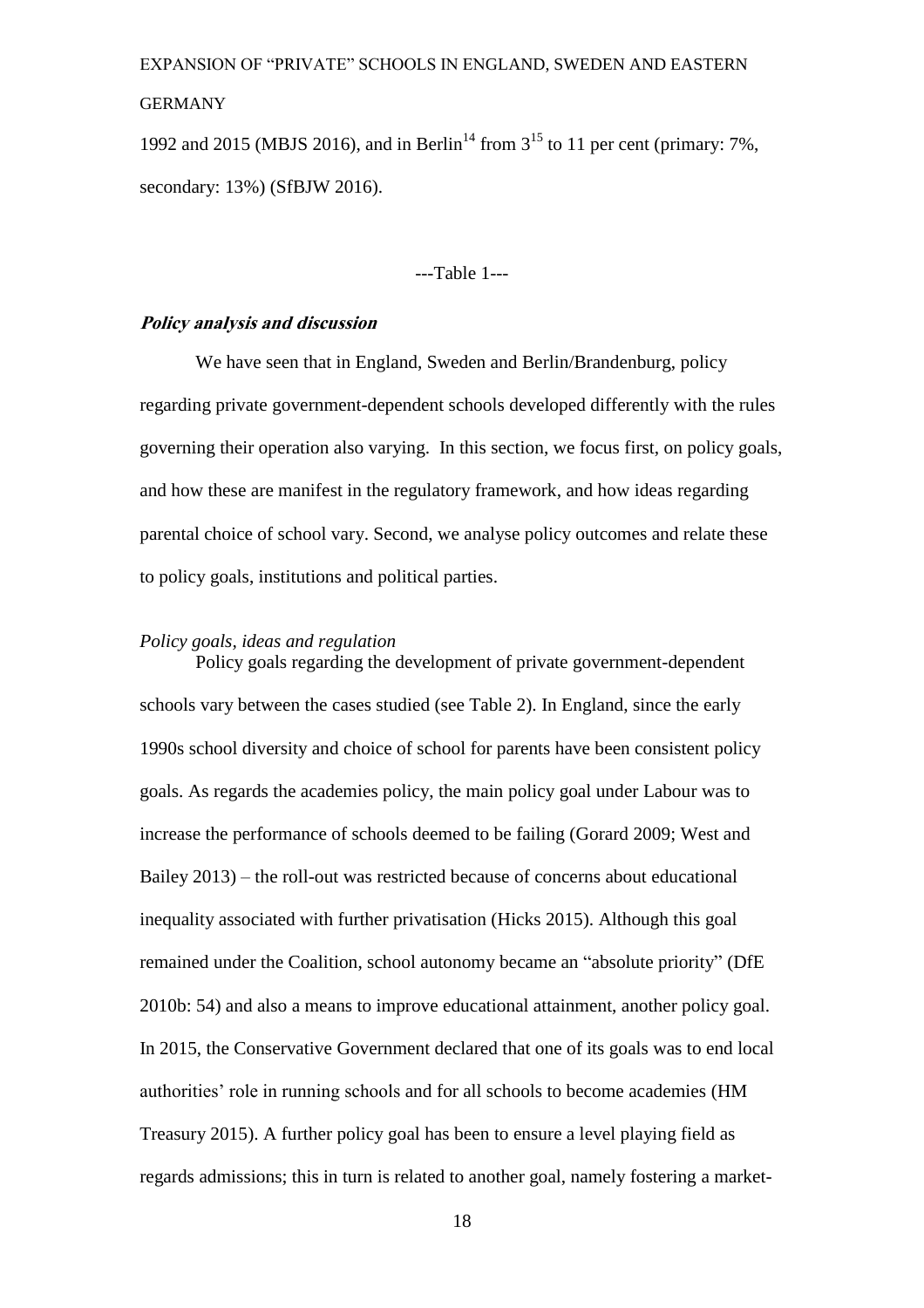like environment in order to improve educational standards (Hicks 2015; West and Bailey 2013).

In Sweden, the main policy goals with the introduction of *friskolor* were freedom of choice for parents (Ask 1992), a higher quality education arising from increased competition between schools, and greater cost-effectiveness. Policy goals also include diversity and choice between public and private providers and equivalence in the school system (Lundahl 2002; Skolverket 2006): equivalence has had a higher priority since 2010.

Across Germany policy goals include school diversity, parental choice of school (KMK 2015) and equivalence between public and private schools: one of the main duties of education authorities is to provide equivalent conditions, with regulation by state authorities to ensure effectiveness and social balance (Koinzer and Leschinsky 2009); another implicit policy goal is reducing government expenditure (Reuter 2002). As regards both Berlin and Brandenburg in Eastern Germany, which were formerly part of the Communist GDR, a clear policy goal was to "catch-up" with Western Germany, as private schools had not been allowed in the former GDR (Koinzer and Mayer 2015: 31).

In light of these different policy goals, we might expect to find some variation between countries in the regulation of private government-dependent schools, and this is indeed the case. In England, the goal of autonomy is manifest by academies not having to follow the national curriculum, employ qualified teachers, or pay teachers in line with the regulations that apply in state-maintained schools. However, there is a goal of equivalence as regards admissions, and this is also an implicit goal as regards assessment, testing and public examinations; these together facilitate the operation of the school quasi-market in England. In Berlin and Brandenburg, in line with the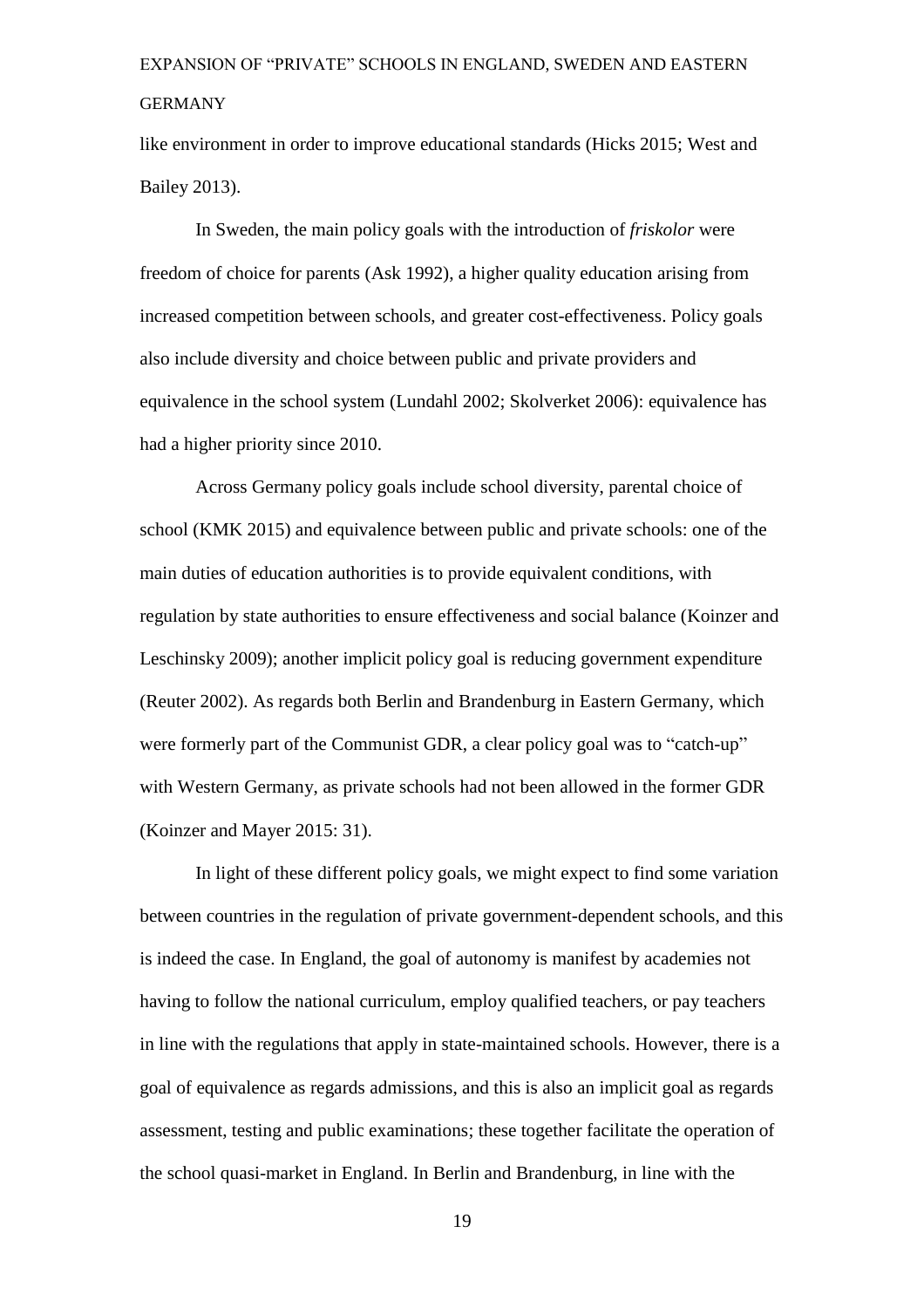policy goal of equivalence, admissions must be carried out in a comparable way (for example, admission to *Gymnasium*) and private school teachers must be trained and certified in the same way as public school teachers. In addition, private schools implicitly follow the curricula<sup>16</sup> of the *Länder* because they offer the same upper secondary school qualifications as public schools (for example, the *Abitur*). In Sweden, parental choice of school is an explicit policy goal and to enable parents to choose a school beyond the local school, admissions arrangements differ between public and private schools. However, since 2010 a greater priority has been given to the policy goal of equivalence with similar requirements regarding the curriculum and assessment, and teacher certification having been introduced, so curtailing the earlier autonomy of *friskolor*.

#### ---Table 2---

It is notable that in all cases there is a policy goal relating to parental choice of school. However, the ideas underpinning the notion of parental choice have different meanings in different institutional settings (cf. Schmidt 2011). Thus, in Sweden, the idea of egalitarianism is fundamental; this is manifest in the rules for admission, and equivalence as regards the curriculum, assessment, and teachers' certification and pay. In England, egalitarianism features in a far more limited way and only as regards admissions, assessment and inspection: these facilitate the functioning of the school market. In Berlin and Brandenburg, egalitarianism is evident as regards teacher training, teachers' pay and conditions, and assessment, are concerned. However, the idea of status maintenance is also apparent insofar as private schools can select pupils on the basis of ability (as can public schools) and charge parents fees.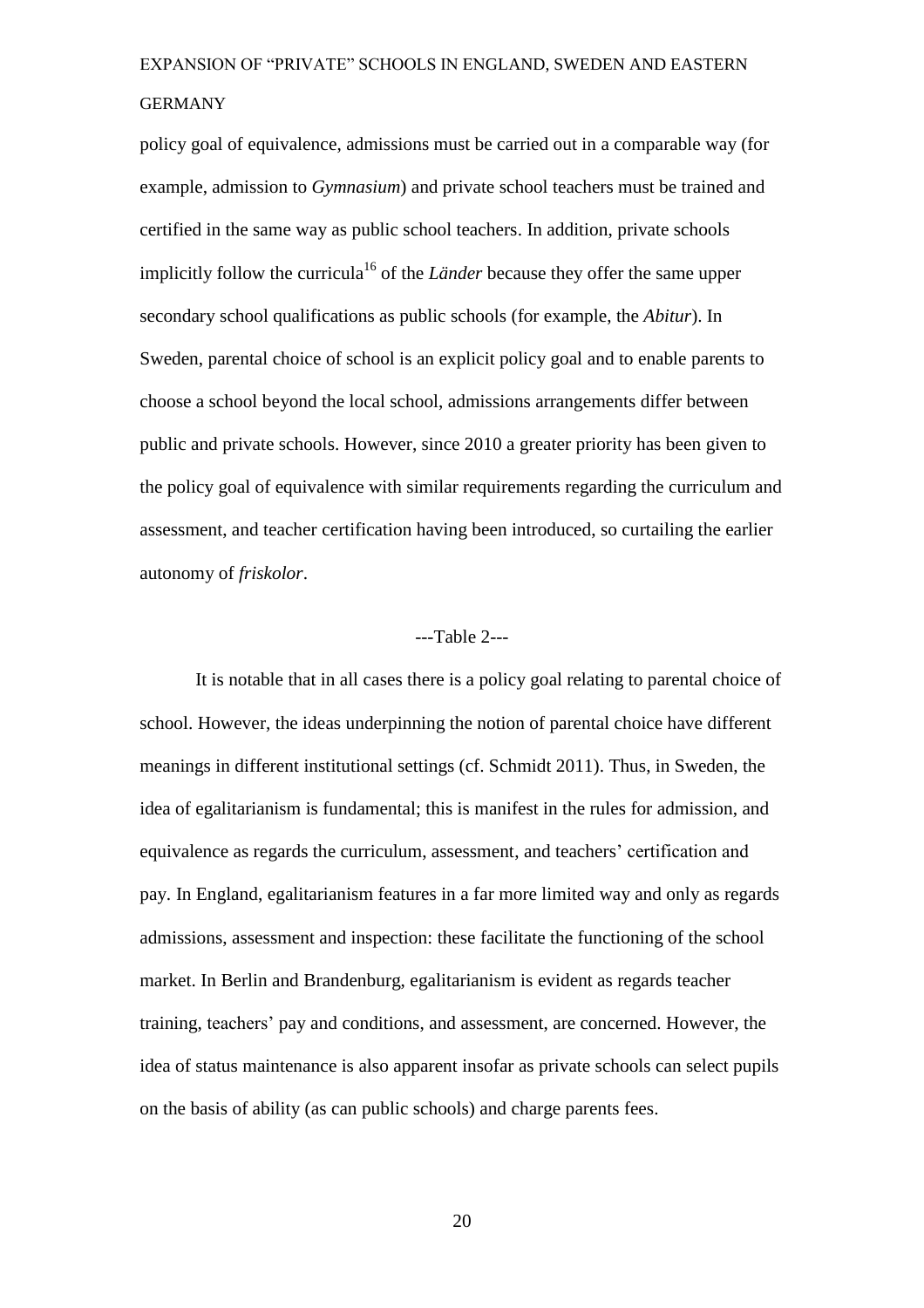#### *Policy goals, outcomes, institutions, political parties*

The proportion of pupils attending private government-dependent schools has increased over time in all cases; however the rate and extent of change has varied. This we argue is related to policy goals, political institutions and partisan politics. In England, following slow, incremental change in the 1990s under the right and then the left, radical change took place in 2010 when the centre-right coalition took over, prioritising the policy goal of school autonomy, and swiftly enacting legislation. The rapid increase in private government-dependent schools has transformed the schoolbased education system in a very short period of time.

In Sweden, the growth of private government-dependent schools has been slower and incremental. The policy was introduced by the right and subsequently supported – albeit modified – by the left. Most recently the policy goal of equivalence between private and public schools has had a high profile: the right, with cross party support, revised the rules governing private schools because of concerns about the lack of equivalence. In both Sweden and England there is a unitary system of government which enabled policy to be developed and subsequently modified with relative speed (see also Klitgaard 2008).

In Germany, reunification was fundamental to the development of private schools in the Eastern German *Länder.* The notion of Eastern Germany "catching up" with Western Germany became a policy goal. However, the increasing expense of subsidising private schools led to two left-wing *Länder*, Berlin and Brandenburg, seeking to restrict their growth by reducing public financial support.<sup>17</sup> Significantly, it was not possible for the government to make drastic reductions as private school providers are able to invoke the German Constitution because the *Land* is obliged to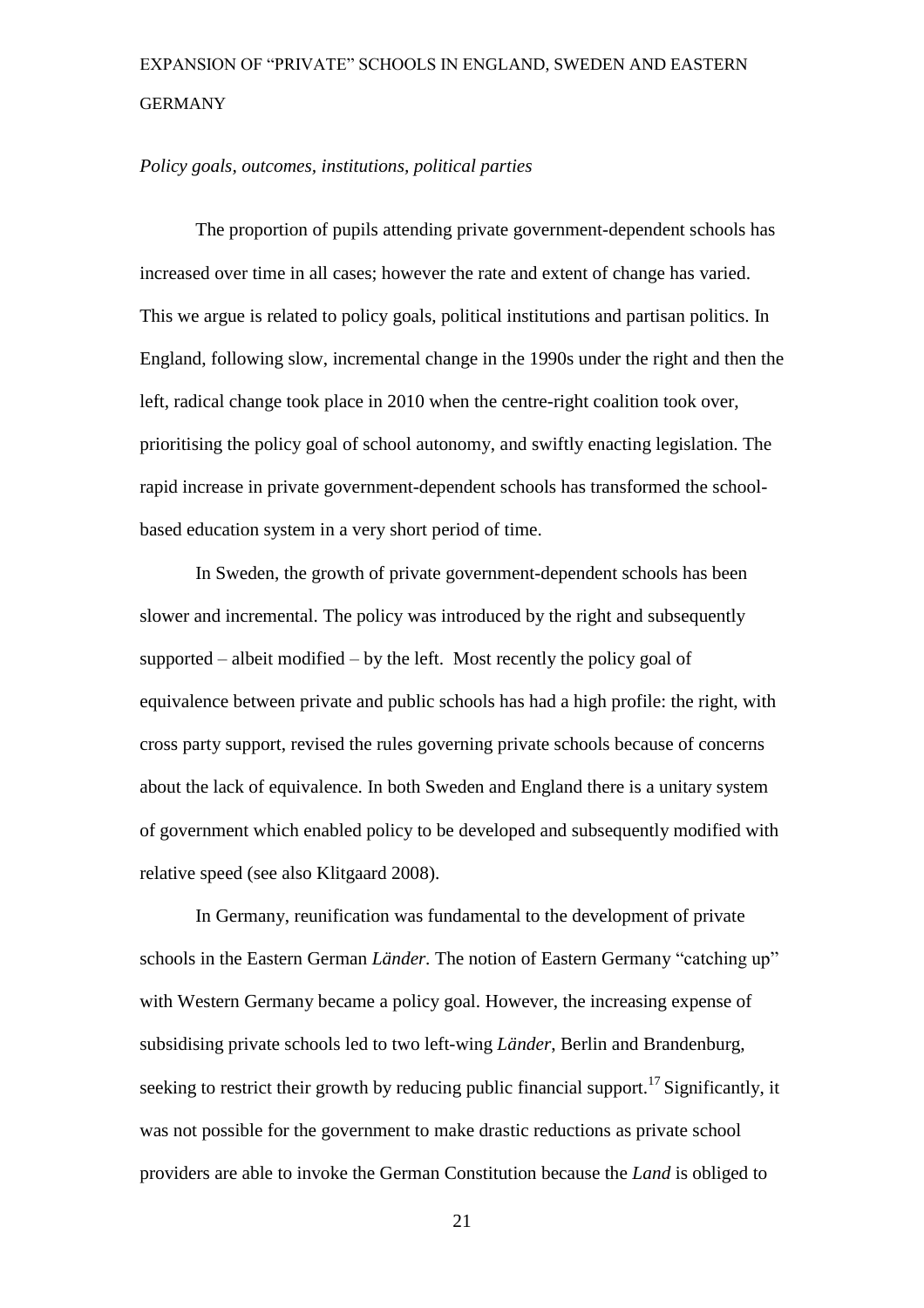provide subsidies to recognised *Ersatzschulen*. The political institutional configuration thus limits the choices available to policy makers (cf. Okma et al. 2010; Klitgaard 2007).

Extant theories regarding both the institutional configurations and partisan politics are important in seeking to understand the development of private schools. In Germany there are more institutional constraints than in England or Sweden because the former is a federal state. Partisan theories help explain the rate of expansion of private schools. In England and Sweden right parties initiated reforms: although left parties have supported the development of private schools, the policy goals – and associated ideas – have differed between the left and the right (see also Hicks 2015). In Berlin and Brandenburg, left parties supported private schools in order to 'catchup' with other regions. This was an important policy goal following German reunification and once achieved, public financial support was reduced.

#### **Conclusion**

In this article we have argued, first, that there is an association between the regulatory framework of private government-dependent schools and policy goals and associated ideas in England, Sweden and Berlin/Brandenburg; and second, that the increase in the proportion of pupils attending private government-dependent schools can be related to policy goals, political parties and differing institutional configurations. As our analyses have shown partisan differences still exist. Nonetheless we see that there is some overlap between the policy goals in countries at different points on the left-right continuum.

Previous research has revealed that different welfare state regimes are associated with diverging patterns of education markets (Köppe 2015). Our research adds to this work by establishing that the development of private government-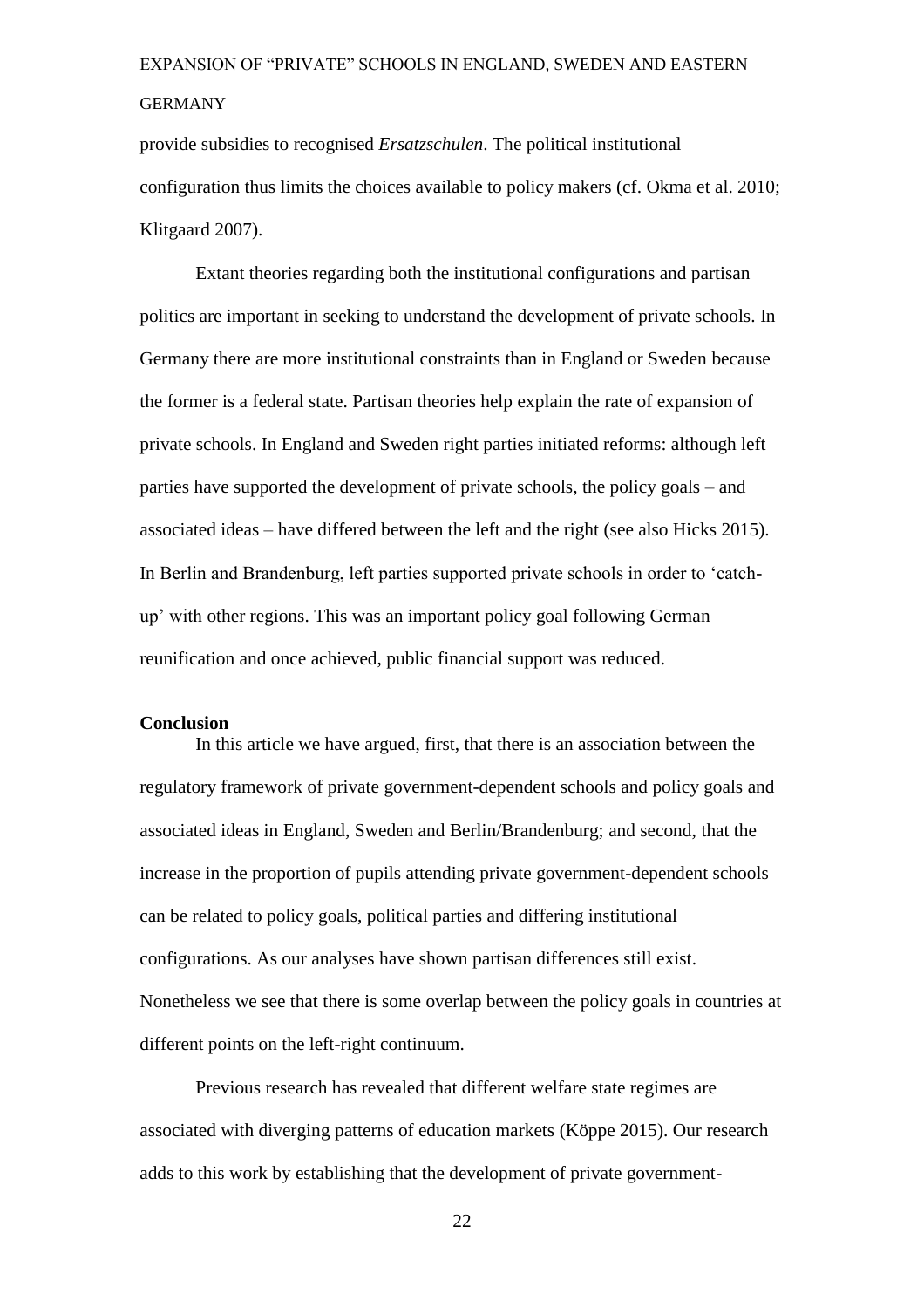dependent schools in three different education regimes is associated with similar policy goals regarding parental choice of school; however, the ideas underpinning these policies have different meanings with egalitarianism being a stronger feature in Sweden than in either Germany – where the idea of status maintenance is also evident – or England.

Further research could usefully address the variation in policy development within federal and quasi-federal states such as Germany and the UK where education is devolved and where there are different constellations of political actors. This study points to the importance of considering the ways in which legislation, regulation and funding can be used to meet desired policy goals. Although there has been an expansion of private government-dependent schools in each country, governments have followed different pathways. Further comparative work is warranted which investigates the extent to which similar or different forces drive the policy-making processes of privatisation in school-based education and the roles played by policy goals, ideas, institutions and actors.

#### **Acknowledgements**

We would like to thank the two anonymous reviewers and the journal editor for their comments and suggestions.

#### **References**

Ask, B. 1992, Freedom of Choice and Independent Schools, in: G. Miron (Ed) *Choice and the Use of Market Forces in Schooling: Swedish Education Reforms in the 1990s*. (Stockholm: Stockholm University), pp. 101-105.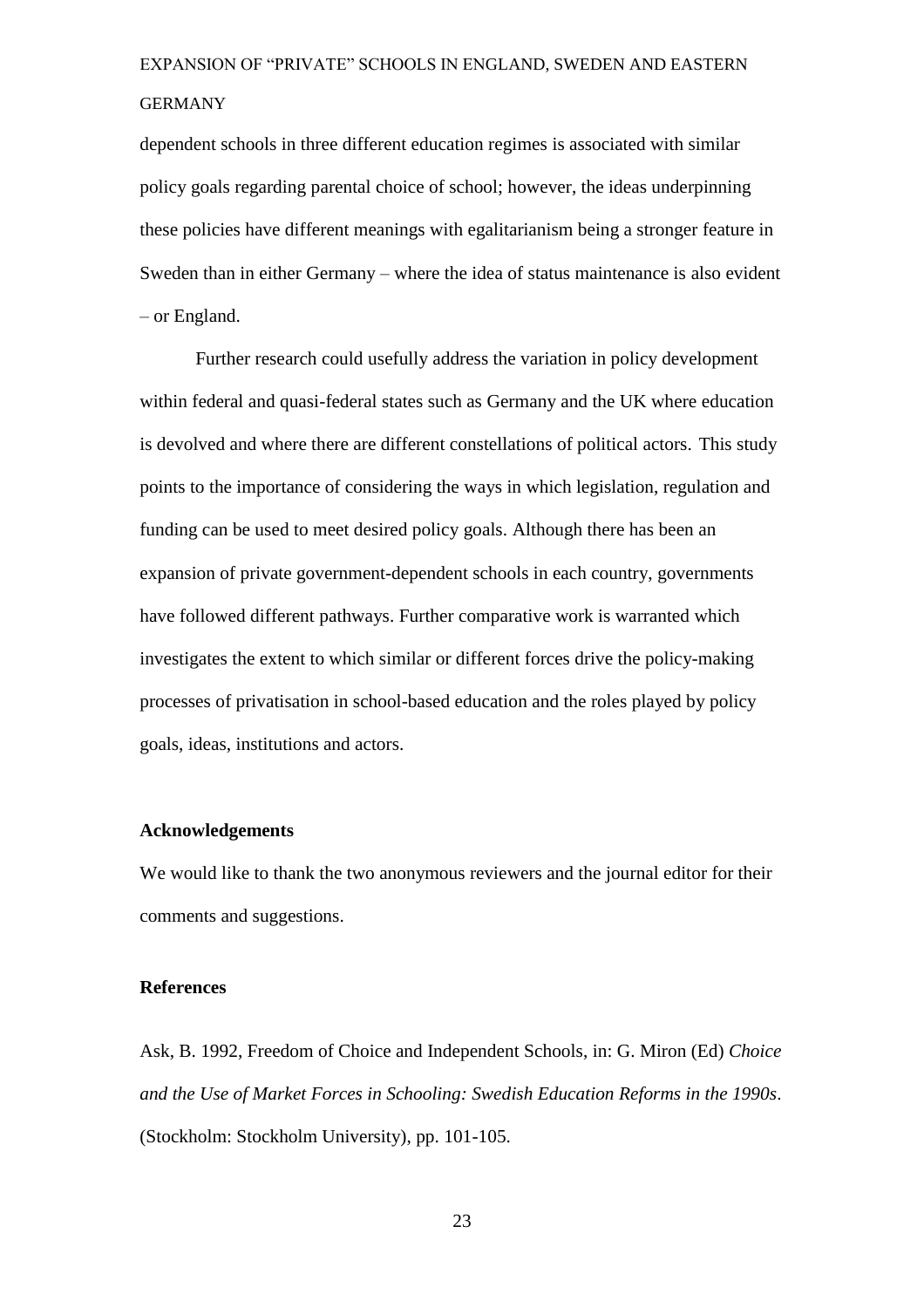Båvner, P., Barklund, A., Hellewell, A. and Svensson, M., 2011, *OECD – Overcoming School Failure. Country Background Report Sweden*. Stockholm: Ministry of Education and Research, Government Offices of Sweden. [\(http://www.oecd.org/sweden/49528267.pdf;](http://www.oecd.org/sweden/49528267.pdf) accessed 1 November 2016).

BBC News, 2014, *Academy school chain becomes first to close.* [\(http://www.bbc.co.uk/news/uk-england-27489698;](http://www.bbc.co.uk/news/uk-england-27489698) accessed 1 November 2016).

BBC News, 2015*, Ely College praised by DfE before 'inadequate' Ofsted rating*. [\(http://www.bbc.co.uk/news/uk-england-cambridgeshire-32622865;](http://www.bbc.co.uk/news/uk-england-cambridgeshire-32622865) accessed 1 November 2016).

Béland D, and Hacker, J.S., 2004, Ideas, private institutions and American welfare state 'exceptionalism': the case of health and old-age insurance. *International Journal of Social Welfare*, **13**(1), pp. 42–54.

Blomqvist, P. 2004, The Choice Revolution: Privatization of Swedish Welfare Services in the 1990s. *Social Policy and Administration*, **38**(2), pp. 139–155.

Bogdanor, V., 2005, Constitutional Reform in Britain: The Quiet Revolution. *Annual Review of Political Science*, **8**, pp. 73–98.

Busemeyer, M. R. and Trampusch, C., 2011, Review Article: Comparative Political Science and the Study of Education. *British Journal of Political Science*, **41**(2), pp. 413–443.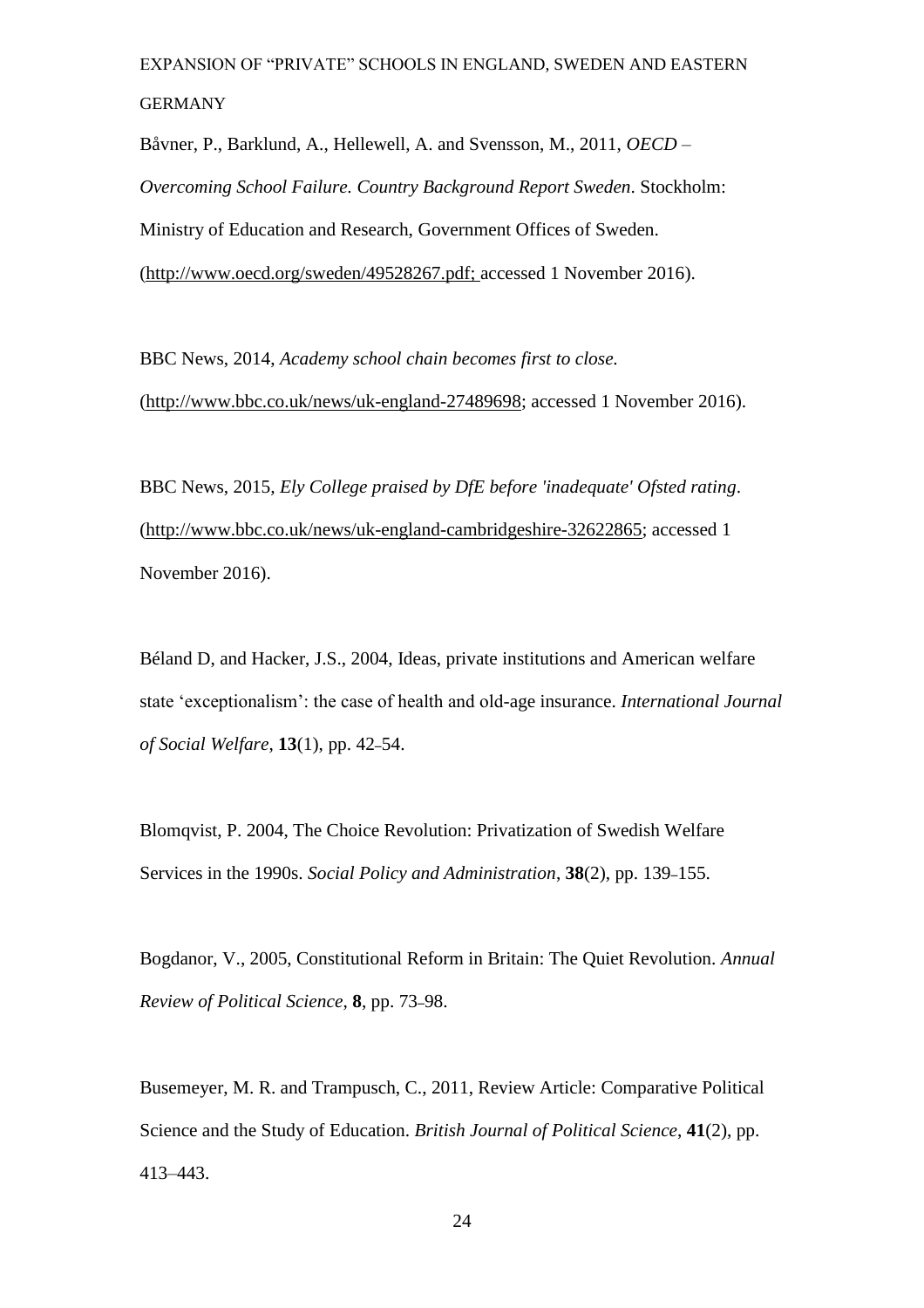Capano, G., 2014, Federal dynamics of changing governance arrangements in education: A comparative perspective on Australia, Canada and Germany. *Journal of Comparative Policy Analysis: Research and Practice*, **17**(4), pp. 322–341.

Chowdry, H. and Sibieta, L., 2011, *School funding reform: an empirical analysis of options for a national funding formula*. (London: Institute for Fiscal Studies). [\(http://www.ifs.org.uk/bns/bn123.pdf;](http://www.ifs.org.uk/bns/bn123.pdf) accessed 1 November 2016).

Cirin, R., 2014, *Do academies make use of their autonomy? Research Report*. (London: DfE).

[\(www.gov.uk/government/uploads/system/uploads/attachment\\_data/file/401455/RR3](http://www.gov.uk/government/uploads/system/uploads/attachment_data/file/401455/RR366_-_research_report_academy_autonomy.pdf) [66\\_-\\_research\\_report\\_academy\\_autonomy.pdf;](http://www.gov.uk/government/uploads/system/uploads/attachment_data/file/401455/RR366_-_research_report_academy_autonomy.pdf) accessed 1 November 2016).

DfE, 2010a, *Schools, pupils and their characteristics: January 2010 SFR 09/2010* (London: DfE).

[\(https://www.gov.uk/government/statistics/schools-pupils-and-their-characteristics](https://www.gov.uk/government/statistics/schools-pupils-and-their-characteristics-january-2010)[january-2010;](https://www.gov.uk/government/statistics/schools-pupils-and-their-characteristics-january-2010) accessed 1 November 2016).

Department for Education (DfE), 2010b, *The Importance of Teaching. Cm 7980.* (London: Her Majesty's Stationery Office).

[\(https://www.education.gov.uk/publications/eOrderingDownload/CM-7980.pdf;](https://www.education.gov.uk/publications/eOrderingDownload/CM-7980.pdf) accessed 1 November 2016).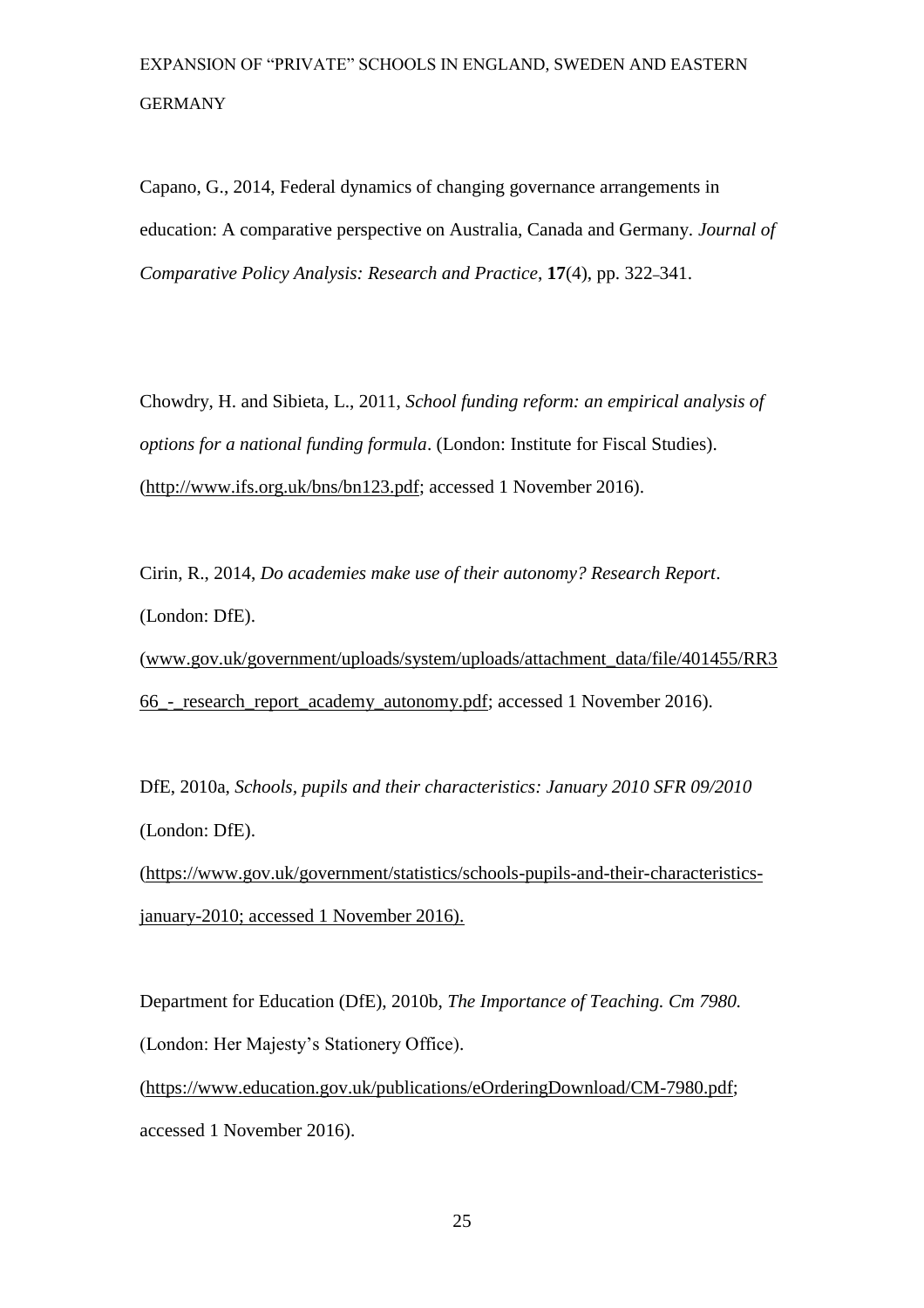DfE, 2013, *Establishing new maintained schools* (London: DfE).

[\(https://www.gov.uk/government/uploads/system/uploads/attachment\\_data/file/27047](https://www.gov.uk/government/uploads/system/uploads/attachment_data/file/270471/guidance_on_establishing_new_maintained_schools.pdf) 1/guidance on establishing new maintained schools.pdf; accessed 1 November 2016).

DfE, 2014, Accountability and governance: Research priorities and questions. (London: DfE)

[https://www.gov.uk/government/uploads/system/uploads/attachment\\_data/file/302929](https://www.gov.uk/government/uploads/system/uploads/attachment_data/file/302929/Accountability_and_governance_research_priorities_and_questions.pdf) [/Accountability\\_and\\_governance\\_research\\_priorities\\_and\\_questions.pdf;](https://www.gov.uk/government/uploads/system/uploads/attachment_data/file/302929/Accountability_and_governance_research_priorities_and_questions.pdf) accessed 1 November 2016).

DfE, 2015a, *Free schools: how to apply* (London: DfE).

[\(https://www.gov.uk/government/uploads/system/uploads/attachment\\_data/file/41737](https://www.gov.uk/government/uploads/system/uploads/attachment_data/file/417375/free-schools-how-to-apply-feb-2015_final_-_updaed_25-03-2015.pdf) [5/free-schools-how-to-apply-feb-2015\\_final\\_-\\_updaed\\_25-03-2015.pdf;](https://www.gov.uk/government/uploads/system/uploads/attachment_data/file/417375/free-schools-how-to-apply-feb-2015_final_-_updaed_25-03-2015.pdf) accessed 1 November 2016).

DfE, 2015b, *Establishing a new school: free school presumption* (London: DfE) [\(https://www.gov.uk/government/publications/establishing-a-new-school-free-school](https://www.gov.uk/government/publications/establishing-a-new-school-free-school-presumption)[presumption;](https://www.gov.uk/government/publications/establishing-a-new-school-free-school-presumption) accessed 1 November 2016).

DfE, 2015c, *Academies Financial Handbook 2015* (London: DfE).

DfE, 2016, *Schools, pupils and their characteristics: January 2016 SFR 16/2015* (London: DfE).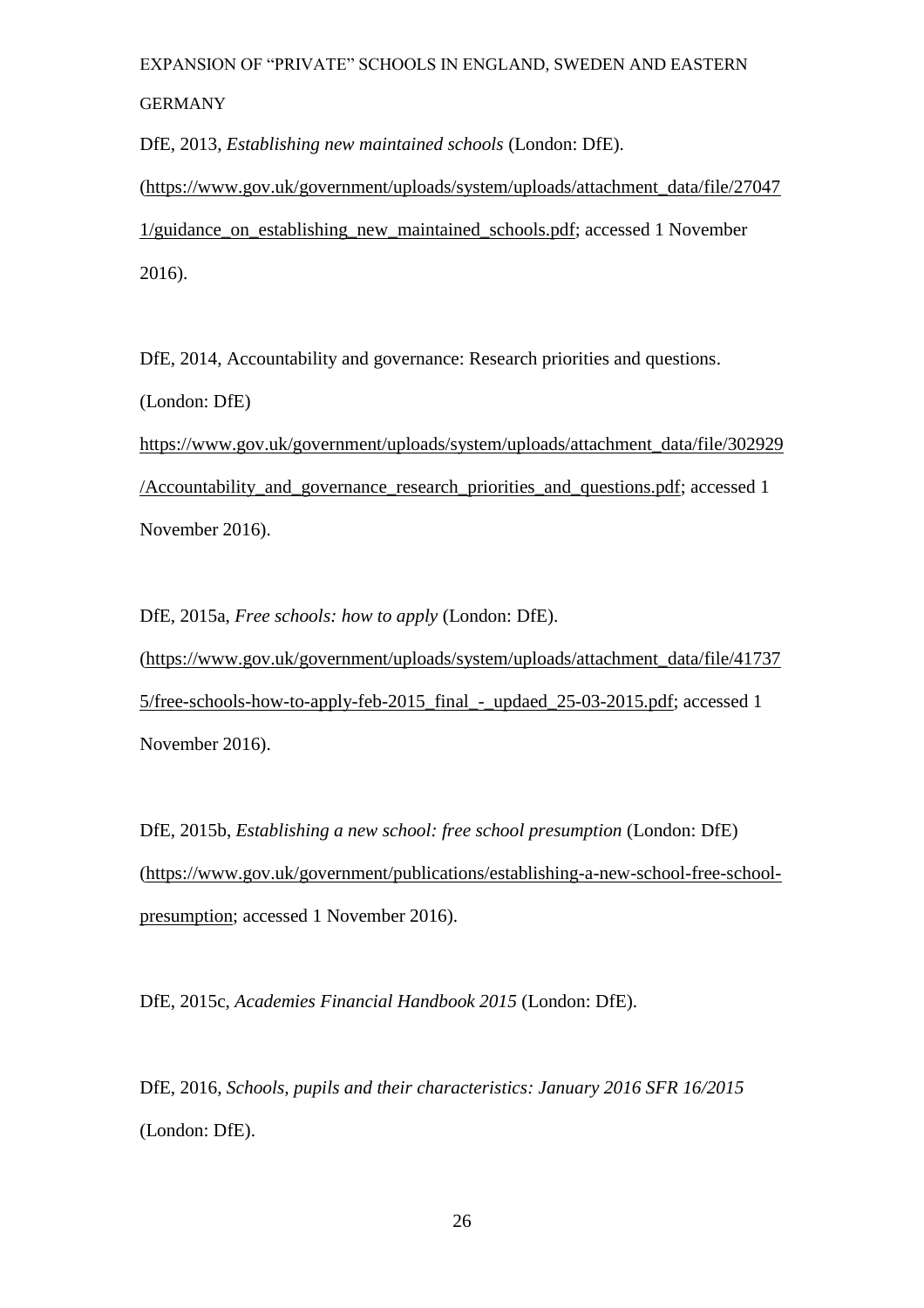#### GERMANY

[\(https://www.gov.uk/government/statistics/schools-pupils-and-their-characteristics](https://www.gov.uk/government/statistics/schools-pupils-and-their-characteristics-january-2016)[january-2016;](https://www.gov.uk/government/statistics/schools-pupils-and-their-characteristics-january-2016) accessed 1 November 2016).

DfES, 2003, *Statistics of Education: Schools in England 2003*, (London: The Stationery Office). [\(http://webarchive.nationalarchives.gov.uk/20130401151655/http://media.education.g](http://webarchive.nationalarchives.gov.uk/20130401151655/http:/media.education.gov.uk/assets/files/pdf/v092003pdf.pdf) [ov.uk/assets/files/pdf/v092003pdf.pdf;](http://webarchive.nationalarchives.gov.uk/20130401151655/http:/media.education.gov.uk/assets/files/pdf/v092003pdf.pdf) accessed 1 November 2016).

Die Zeit, 2013, Vielfalt wird Luxus, *Die Zeit*, 21 February 2013. [\(http://www.zeit.de/2013/07/Brandenburg-Privatschule-Finanzierung;](http://www.zeit.de/2013/07/Brandenburg-Privatschule-Finanzierung) accessed 1 November 2016).

Dronkers, J. and Robert, P., 2008, Differences in scholastic achievement of public, private government-dependent, and private independent schools a cross-national analysis, *Educational Policy*, **22**(4), pp. 541–577.

Education Funding Agency, 2015, *Schools Revenue Funding 2015 to 2016 Operational Guide Version 5* (London: DfE).

(http:/[/www.gov.uk/government/uploads/system/uploads/attachment\\_data/file/414929](http://www.gov.uk/government/uploads/system/uploads/attachment_data/file/414929/Schools_revenue_funding_2015_to_2016_operational_guide_March_2015.pdf) [/Schools\\_revenue\\_funding\\_2015\\_to\\_2016\\_operational\\_guide\\_March\\_2015.pdf;](http://www.gov.uk/government/uploads/system/uploads/attachment_data/file/414929/Schools_revenue_funding_2015_to_2016_operational_guide_March_2015.pdf) accessed 1 November 2016).

Ellingsaeter, A. L. and Leira, A., 2006, Epilogue: Scandinavian policies of parenthood – a success story? in: A. L. Ellingsaeter and A. Leira (Eds) *Politicising*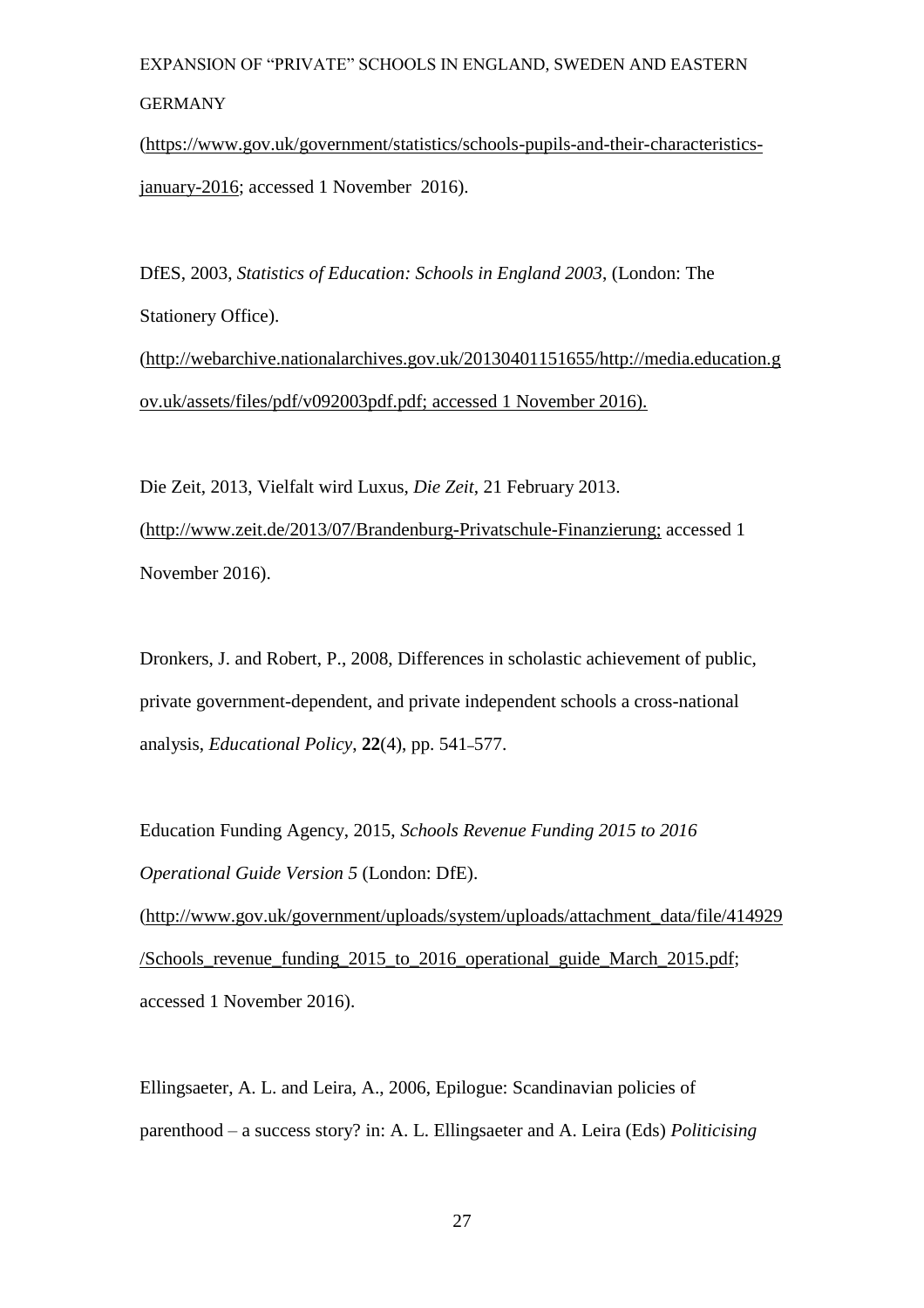*parenthood in Scandinavia: Gender relations in welfare states*, (Bristol: Policy Press) pp. 265–277.

Emmerij, L. Jolly, R. and Weiss T. 2005, Economic and social thinking at the UN in historical perspective, *Development and Change*, **36**(2), pp. 211–235.

Eurydice, 2015a, *Sweden.*

[\(https://webgate.ec.europa.eu/fpfis/mwikis/eurydice/index.php/Sweden:Organisation\\_](https://webgate.ec.europa.eu/fpfis/mwikis/eurydice/index.php/Sweden:Organisation_of_Private_Education) [of\\_Private\\_Education;](https://webgate.ec.europa.eu/fpfis/mwikis/eurydice/index.php/Sweden:Organisation_of_Private_Education) accessed 1 November 2016).

Eurydice, 2015b, *Germany.*

[\(https://webgate.ec.europa.eu/fpfis/mwikis/eurydice/index.php/Germany:Organisation](https://webgate.ec.europa.eu/fpfis/mwikis/eurydice/index.php/Germany:Organisation_of_Private_Education) of Private Education; accessed 1 November 2016).

Fröhlich, A., 2012, Neue Welle von Schulschließungen droht, *Potsdamer Neueste Nachrichten,* 4th August 2012. [\(http://www.pnn.de/brandenburg-berlin/668814/;](http://www.pnn.de/brandenburg-berlin/668814/) accessed 1 November 2016).

Geißler, G., 2011, *Schulgeschichte in Deutschland. Von den Anfängen bis in die Gegenwart* (Frankfurt a.M. et al.: Peter Lang).

Gingrich, J. R., 2011, Making Markets in the Welfare State: The Politics of Varying Market Reforms (Cambridge: Cambridge University Press).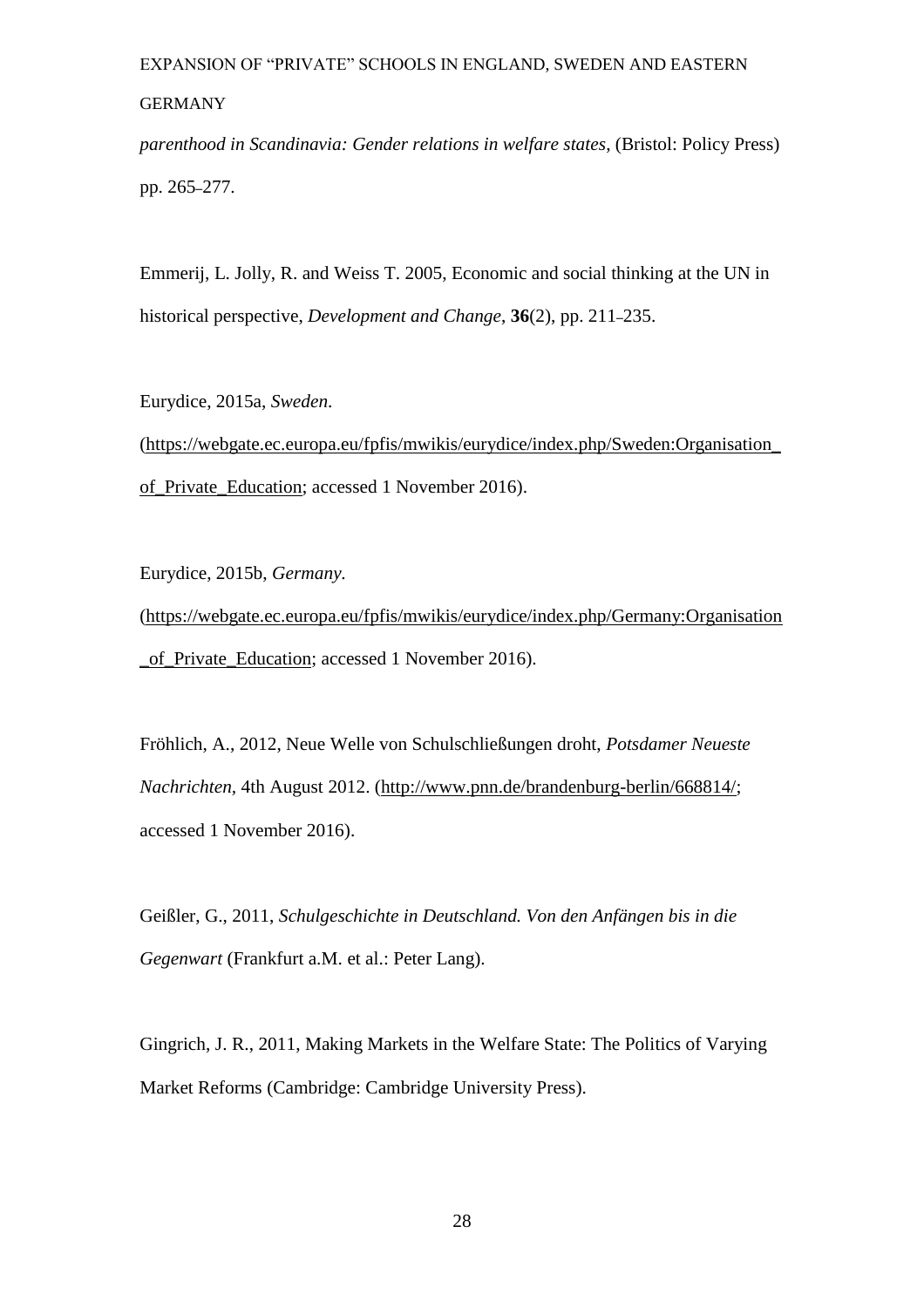Glatter, R., 2012, Persistent preoccupations: The rise and rise of school autonomy and accountability in England. *Educational Management Administration and Leadership*, **40**(5), pp. 559–575.

Gorard, S., 2009, What are academies the answer to? *Journal of Education Policy*, **24**(1), pp. 101–113.

Green, A., Preston, J. and Janmaat, G., 2006, *Education, Equality and Social Cohesion: A Comparative Analysis* (London: Palgrave).

Hall, P., 1993, Policy paradigms, social learning, and the state: the case of economic policymaking in Britain, *Comparative Politics*, **25**(3), pp. 275–296.

Hicks, T., 2014, Partisan governance and policy implementation: The politics of academy conversion amongst English schools. *Public Administration*, **92**(4), pp. 995– 1016.

Hicks, T., 2015, Inequality, marketisation, and the left: Schools policy in England and Sweden. *European Journal of Political Research*, **54**(2), pp. 326–342.

Hill, R., Dunford, J., Parish, N., Rea, S. and Sandals, L., 2012, The growth of academy chains: implications for leaders and leadership (Nottingham: National College of School Leadership) [\(http://dera.ioe.ac.uk/14536/1/the-growth-of-academy](http://dera.ioe.ac.uk/14536/1/the-growth-of-academy-chains%5B1%5D.pdf)[chains%5B1%5D.pdf;](http://dera.ioe.ac.uk/14536/1/the-growth-of-academy-chains%5B1%5D.pdf) accessed 1 November 2016).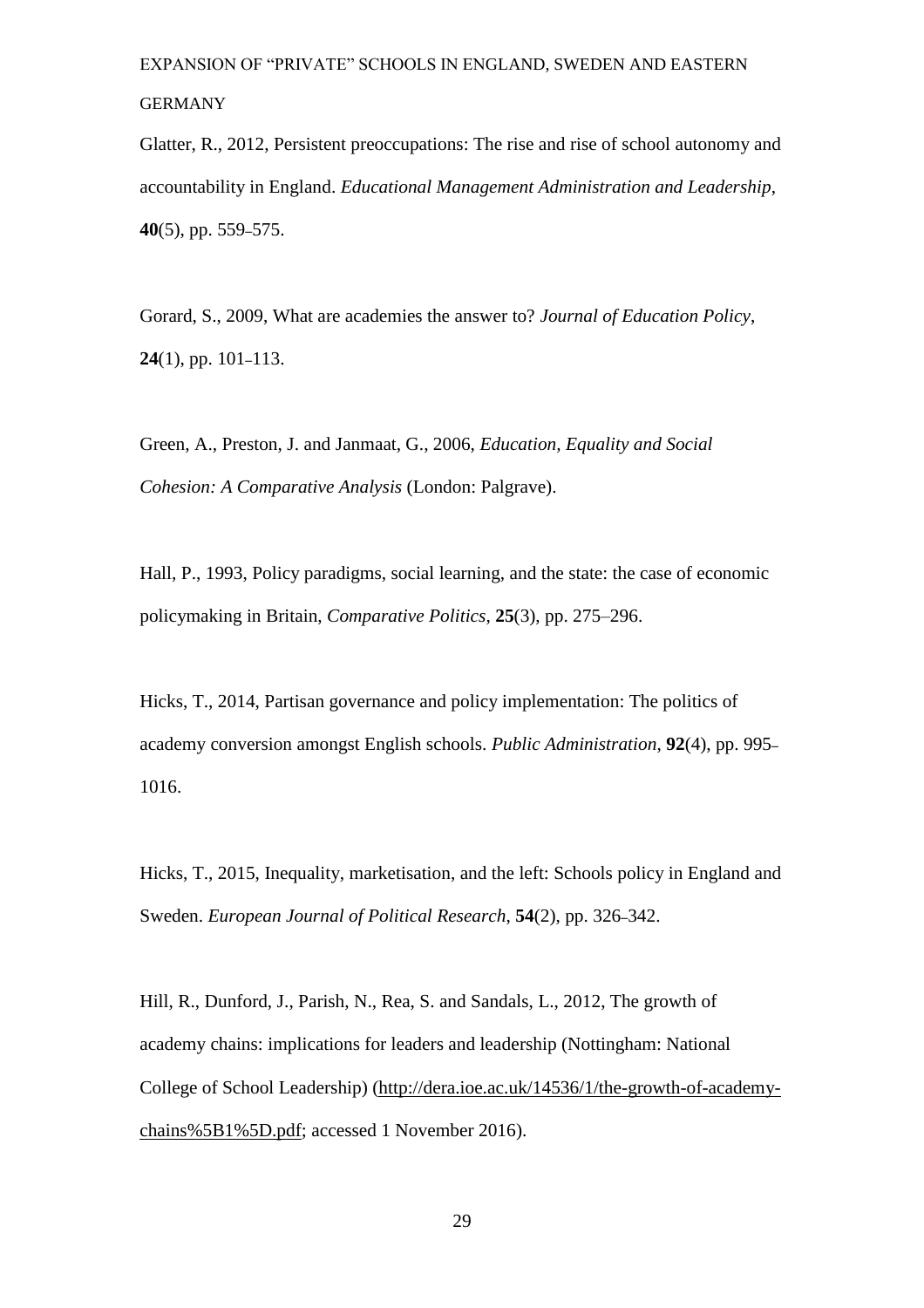HM Treasury, 2015, *Spending Review and Autumn Statement 2015. Cm 9162* (London: Her Majesty's Stationery Office).

[\(https://www.gov.uk/government/uploads/system/uploads/attachment\\_data/file/47974](https://www.gov.uk/government/uploads/system/uploads/attachment_data/file/479749/52229_Blue_Book_PU1865_Web_Accessible.pdf) [9/52229\\_Blue\\_Book\\_PU1865\\_Web\\_Accessible.pdf;](https://www.gov.uk/government/uploads/system/uploads/attachment_data/file/479749/52229_Blue_Book_PU1865_Web_Accessible.pdf) accessed 1 November 2016).

Klein, H.E., 2011, Privatschulfinanzierung im Kalkül staatlicher Unterfinanzierung und der Wettbewerbsbeschränkung. *IW-Trends – Vierteljahresschrift zur empirischen Wirtschaftsforschung*, **38**(2), pp. 1–17.

Klitgaard, M. B., 2007, Do Welfare State Regimes Determine Public Sector Reforms? Choice Reforms in American, Swedish and German Schools, *Scandinavian Political Studies*, **30**(4), pp. 444–468.

Klitgaard, M. B., 2008, School vouchers and the new politics of the welfare state. *Governance*, **21**(4), pp. 479–498.

KMK, 2015, *The Education System in the Federal Republic of Germany 2013/2014.* (Authors: Bonn).

[\(https://www.kmk.org/fileadmin/Dateien/pdf/Eurydice/Bildungswesen-engl](https://www.kmk.org/fileadmin/Dateien/pdf/Eurydice/Bildungswesen-engl-pdfs/dossier_en_ebook.pdf)[pdfs/dossier\\_en\\_ebook.pdf;](https://www.kmk.org/fileadmin/Dateien/pdf/Eurydice/Bildungswesen-engl-pdfs/dossier_en_ebook.pdf) accessed 1 November 2016).

Koinzer, T. and Leschinsky, A., 2009, Privatschulen in Deutschland. *Zeitschrift für Pädagogik*, **55**(5), pp. 669–685.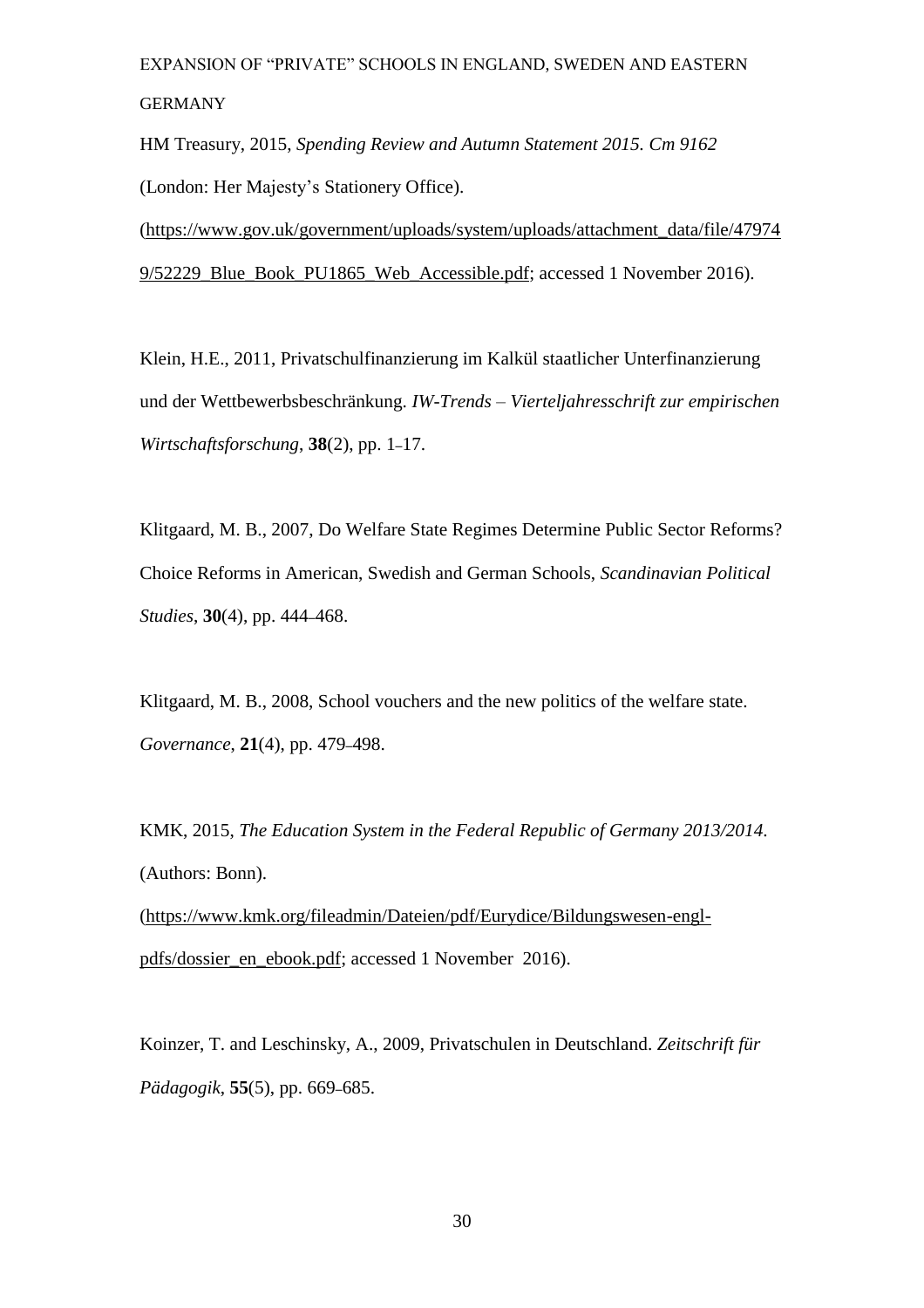Koinzer, T. and Mayer, T., 2015, Private Schulen - Entwicklung und empirische Befunde unter besonderer Berücksichtigung des Grundschulwesens. *Zeitschrift für Grundschulforschung*, **8**(2), pp. 28–41.

Köppe, S., 2015, *Wohlfahrtsmärkte. Die Privatisierung von Bildung und Rente in Deutschland, Schweden und den USA* (Frankfurt a.M./New York: Campus).

Le Grand, J., 1991, Quasi markets and social policy. *The Economic Journal*, 101(408), pp. 1256-1267.

Lundahl, L., 2002, Sweden: decentralization, deregulation, quasi-markets – and then what? *Journal of Education Policy*, **17**(6), pp. 689–697.

McEwan, P. J., 2002, Public subsidies for private schooling: A comparative analysis of Argentina and Chile. *Journal of Comparative Policy Analysis: Research and Practice*, 4(2), pp. 189–216.

MBJS, Ministerium für Bildung, Jugend und Sport, 2016, *Schuldaten für das Schuljahr 2015/16*. [\(http://www.mbjs.brandenburg.de/media\\_fast/bb2.a.5978.de/Mappe2\\_15\\_16.PDF;](http://www.mbjs.brandenburg.de/media_fast/bb2.a.5978.de/Mappe2_15_16.PDF) accessed 1 November 2016).

OECD, 2015, *Improving Schools in Sweden: An OECD Perspective* (Paris: OECD). [\(http://www.oecd.org/edu/school/Improving-Schools-in-Sweden.pdf;](http://www.oecd.org/edu/school/Improving-Schools-in-Sweden.pdf) accessed 1 November 2016).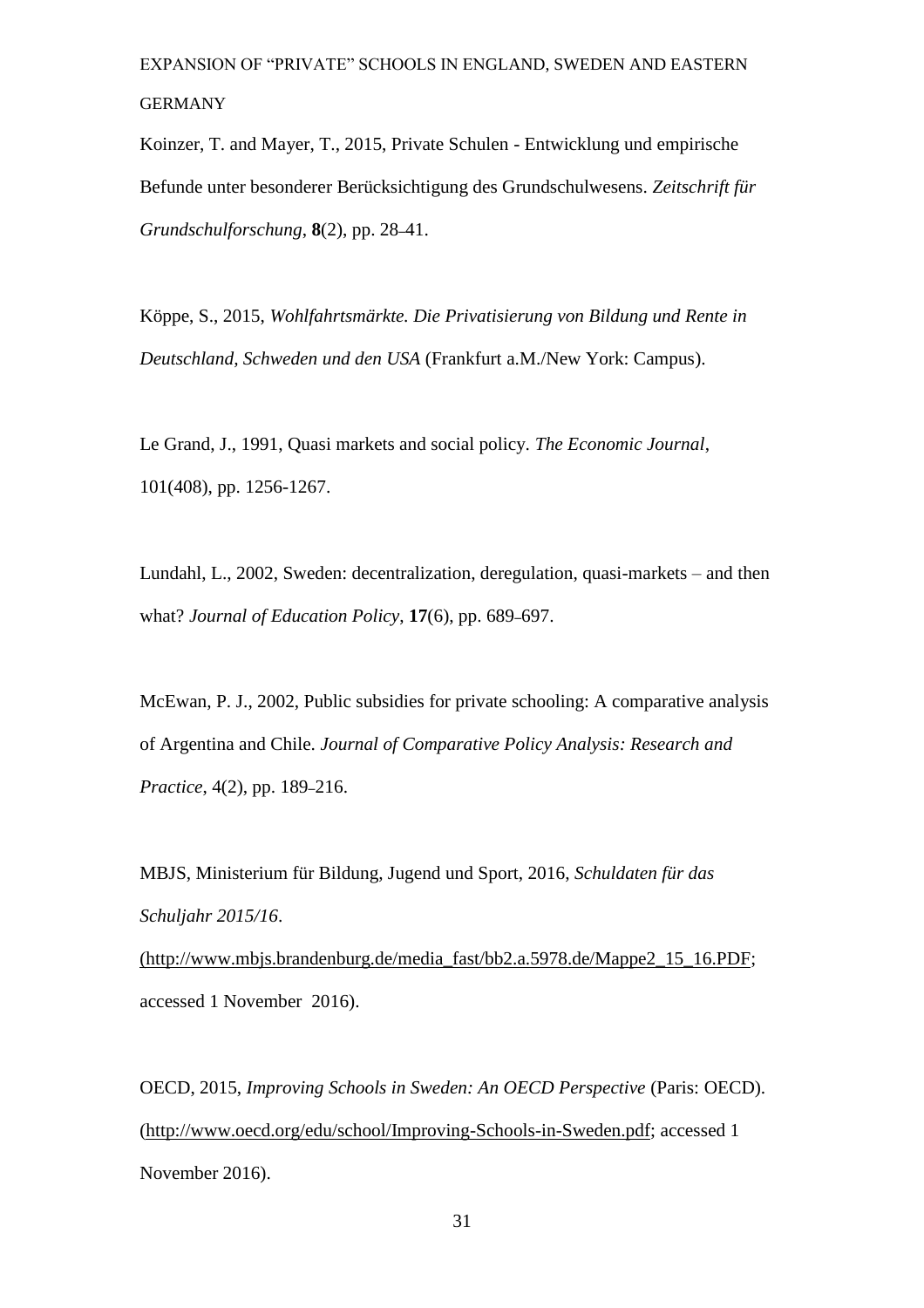Ofsted, 2015, *School inspection handbook from September 2015.* [\(https://www.gov.uk/government/publications/school-inspection-handbook-from](https://www.gov.uk/government/publications/school-inspection-handbook-from-september-2015)[september-2015;](https://www.gov.uk/government/publications/school-inspection-handbook-from-september-2015) accessed 1 November 2016).

Okma, K., Cheng, T., Chinitz, D., Crivelli L., Lim, M., Maarse, H. and Labra, M., 2010, Six Countries, Six Health Reform Models? Health Care Reform in Chile, Israel, Singapore, Switzerland, Taiwan and The Netherlands. *Journal of Comparative Policy Analysis: Research and Practice*, **12**(1-2), pp. 75–113.

RBB, 2014, Urteil bestätigt finanzielle Kürzung für freie Schulen, *Rundfunk Berlin-Brandenburg*, 14 December 2014.

Reuter, L. R., 2002. Privatization of education: The case of Germany. *Education and the Law*, **14**(1-2), pp. 91–98.

Scheunpflug, A., 2015, Non-governmental religious schools in Germany – increasing demand by decreasing religiosity? *Comparative Education*, **51**(1), pp. 38–56.

Schmidt, V. A., 2011, Speaking of change: Why discourse is key to the dynamics of policy transformation, *Critical Policy Studies,* **5**(2), pp. 106-126.

SfBJW, Senatsverwaltung für Bildung, Jugend und Wissenschaft, 2016, *Blickpunkt Schule. Schuljahr 2015/16* (Berlin: SfBJW).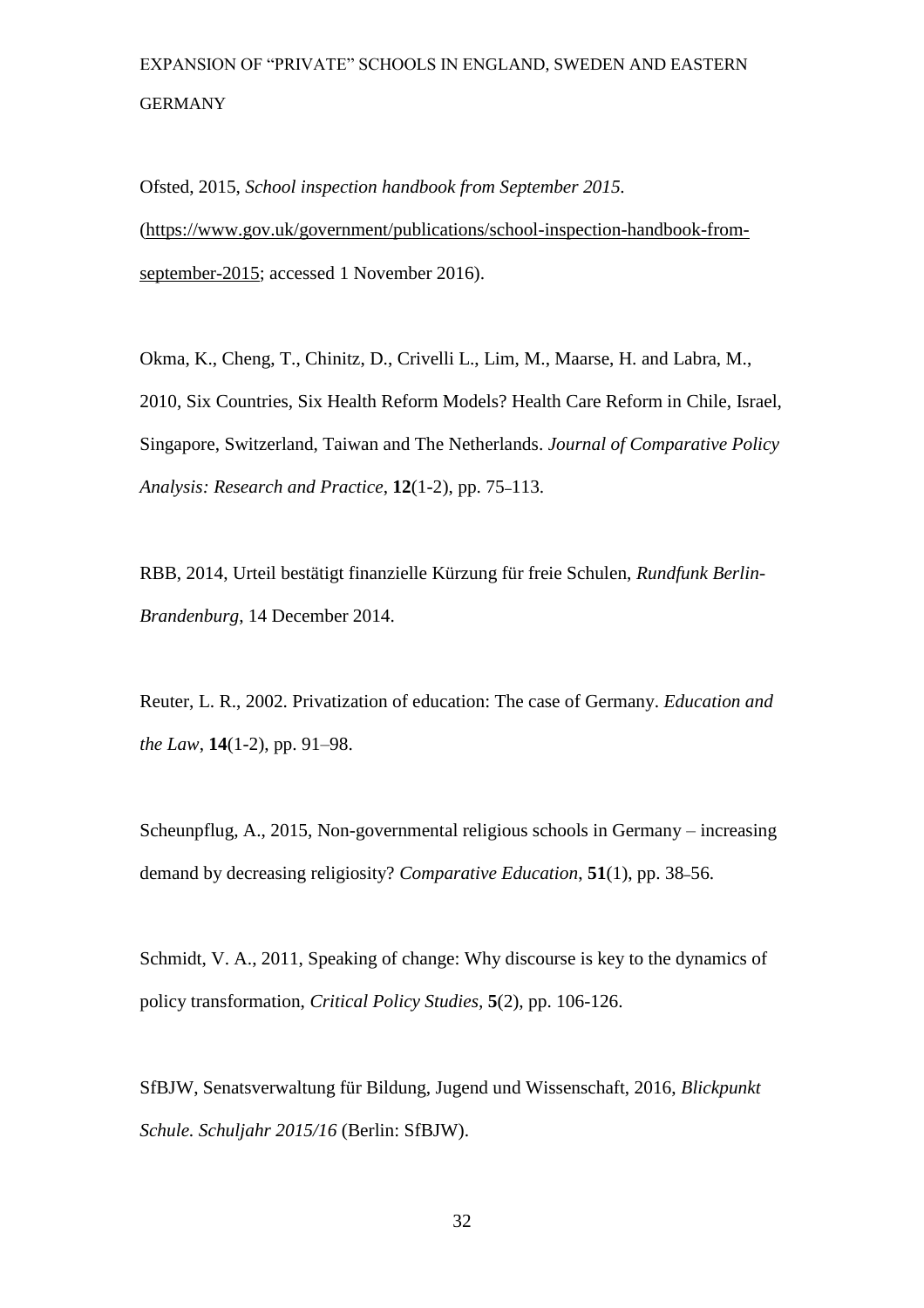#### GERMANY

Skolinspektionen, 2015, Personal communication.

Skolverket, 1993a, Tabell 1: *Elever i grundskolan läsår 1992/93.*  [\(http://www.skolverket.se/statistik-och-utvardering/statistik-i](http://www.skolverket.se/statistik-och-utvardering/statistik-i-tabeller/grundskola/skolor-och-elever/elever-i-grundskolan-lasar-1992-93-1.27468)[tabeller/grundskola/skolor-och-elever/elever-i-grundskolan-lasar-1992-93-1.27468;](http://www.skolverket.se/statistik-och-utvardering/statistik-i-tabeller/grundskola/skolor-och-elever/elever-i-grundskolan-lasar-1992-93-1.27468) accessed 1 November 2016).

Skolverket, 1993b, *Elever i gymnasieskolan läsår 1992/93.* [\(http://www.skolverket.se/statistik-och-utvardering/statistik-i](http://www.skolverket.se/statistik-och-utvardering/statistik-i-tabeller/gymnasieskola/skolor-och-elever/elever-i-gymnasieskolan-lasar-1992-93-1.29633)[tabeller/gymnasieskola/skolor-och-elever/elever-i-gymnasieskolan-lasar-1992-93-](http://www.skolverket.se/statistik-och-utvardering/statistik-i-tabeller/gymnasieskola/skolor-och-elever/elever-i-gymnasieskolan-lasar-1992-93-1.29633) [1.29633;](http://www.skolverket.se/statistik-och-utvardering/statistik-i-tabeller/gymnasieskola/skolor-och-elever/elever-i-gymnasieskolan-lasar-1992-93-1.29633) accessed 1 November 2016).

Skolverket, 2006, *Schools like any other? Independent schools as part of the system 1991-2004* (Stockholm: Skolverket).

Skolverket, 2016a, Tabell 2A: *Skolenheter och elever läsåren 20010/11–2015/16* [\(http://www.skolverket.se/statistik-och-utvardering/statistik-i](http://www.skolverket.se/statistik-och-utvardering/statistik-i-tabeller/grundskola/skolor-och-elever/skolor-och-elever-i-grundskolan-lasaret-2015-16-1.241617)[tabeller/grundskola/skolor-och-elever/skolor-och-elever-i-grundskolan-lasaret-2015-](http://www.skolverket.se/statistik-och-utvardering/statistik-i-tabeller/grundskola/skolor-och-elever/skolor-och-elever-i-grundskolan-lasaret-2015-16-1.241617) [16-1.241617;](http://www.skolverket.se/statistik-och-utvardering/statistik-i-tabeller/grundskola/skolor-och-elever/skolor-och-elever-i-grundskolan-lasaret-2015-16-1.241617) accessed 1 November 2016).

Skolverket, 2016b, Tabell 4A: *Skolor och elever samt antal elever bosatta i annan kommun läsåren 2006/07–2015/16.* [\(http://www.skolverket.se/statistik-och](http://www.skolverket.se/statistik-och-utvardering/statistik-i-tabeller/gymnasieskola/skolor-och-elever/skolor-och-elever-i-gymnasieskolan-lasar-2015-16-1.241625)[utvardering/statistik-i-tabeller/gymnasieskola/skolor-och-elever/skolor-och-elever-i](http://www.skolverket.se/statistik-och-utvardering/statistik-i-tabeller/gymnasieskola/skolor-och-elever/skolor-och-elever-i-gymnasieskolan-lasar-2015-16-1.241625)[gymnasieskolan-lasar-2015-16-1.241625;](http://www.skolverket.se/statistik-och-utvardering/statistik-i-tabeller/gymnasieskola/skolor-och-elever/skolor-och-elever-i-gymnasieskolan-lasar-2015-16-1.241625) accessed 1 November 2016).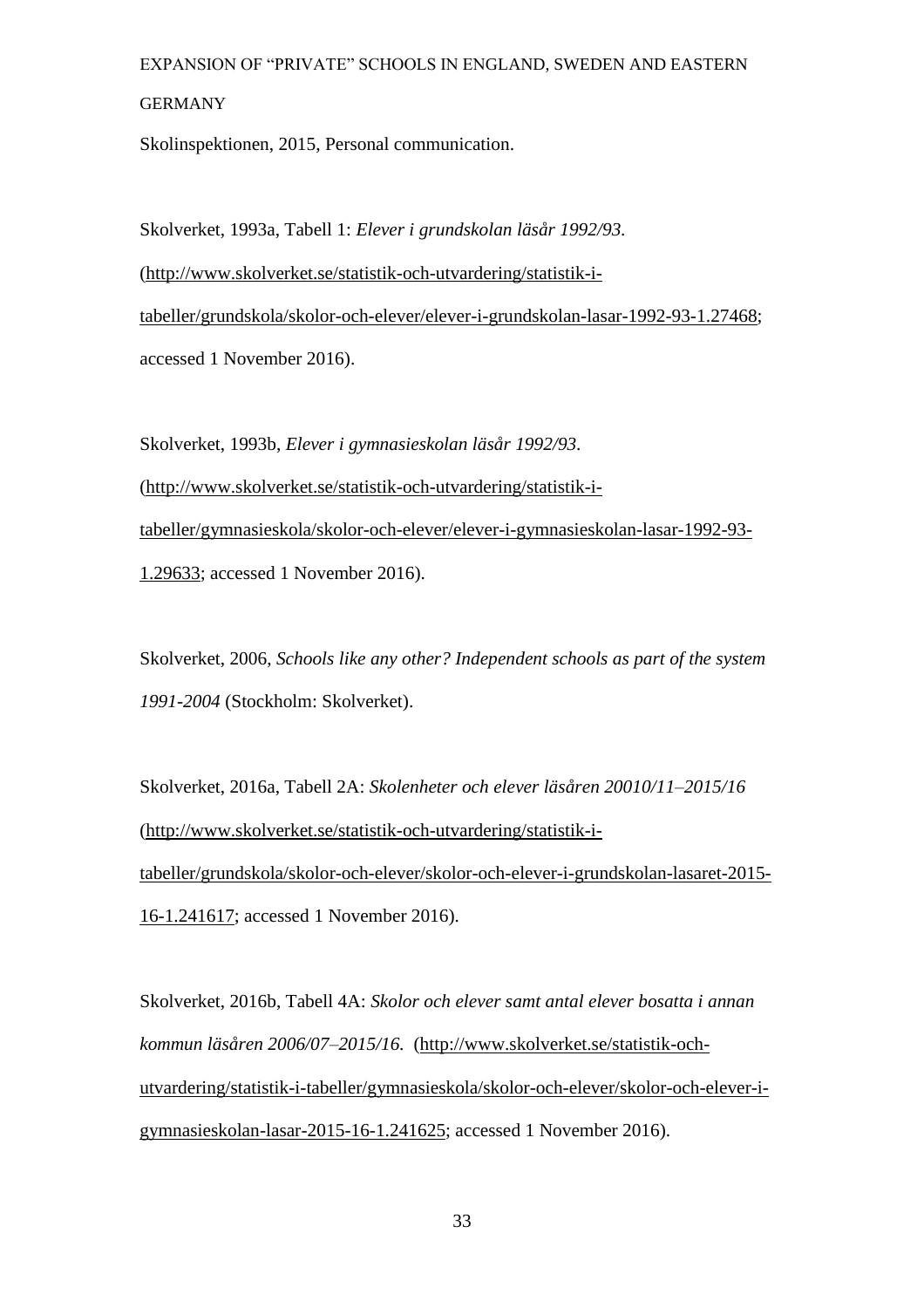Sveriges Riksdag, 2010, *Skollag (2010:800).* [\(http://www.riksdagen.se/sv/Dokument-](http://www.riksdagen.se/sv/Dokument-Lagar/Lagar/Svenskforfattningssamling/Skollag-2010800_sfs-2010-800/)[Lagar/Lagar/Svenskforfattningssamling/Skollag-2010800\\_sfs-2010-800/;](http://www.riksdagen.se/sv/Dokument-Lagar/Lagar/Svenskforfattningssamling/Skollag-2010800_sfs-2010-800/) accessed 1 November 2016).

taz, 2011, Das Schulkartell schlägt zurück, *Die tageszeitung*, 20 July. [\(http://www.taz.de/!5115960/;](http://www.taz.de/!5115960/) accessed 1 November 2016).

UNESCO-UIS/OECD/Eurostat, 2016, *UOE data collection on education systems*. (Montreal, Paris, Luxembourg: UNESCO-UIS/OECD/Eurostat).

West, A., 2015, Education policy and governance in England under the Coalition Government (2010–15): Academies, the pupil premium, and free early education, *London Review of Education*, **13**(2), pp. 21-36.

West, A. and Bailey, E., 2013, The development of the academies programme: 'Privatising' school-based education in England 1986-2013, *British Journal of Educational Studies*, **61**(2), pp. 137-159.

West, A., Barham, E. and Hind, A., 2011 Secondary school admissions: Impact of legislation on policy and practice, *Oxford Review of Education*, **37**(1), pp. 1-20.

West, A. and Nikolai, R., 2013, Welfare regimes and education regimes: Equality of opportunity and expenditure in the EU (and US), *Journal of Social Policy*, **42**(3), pp. 469-493.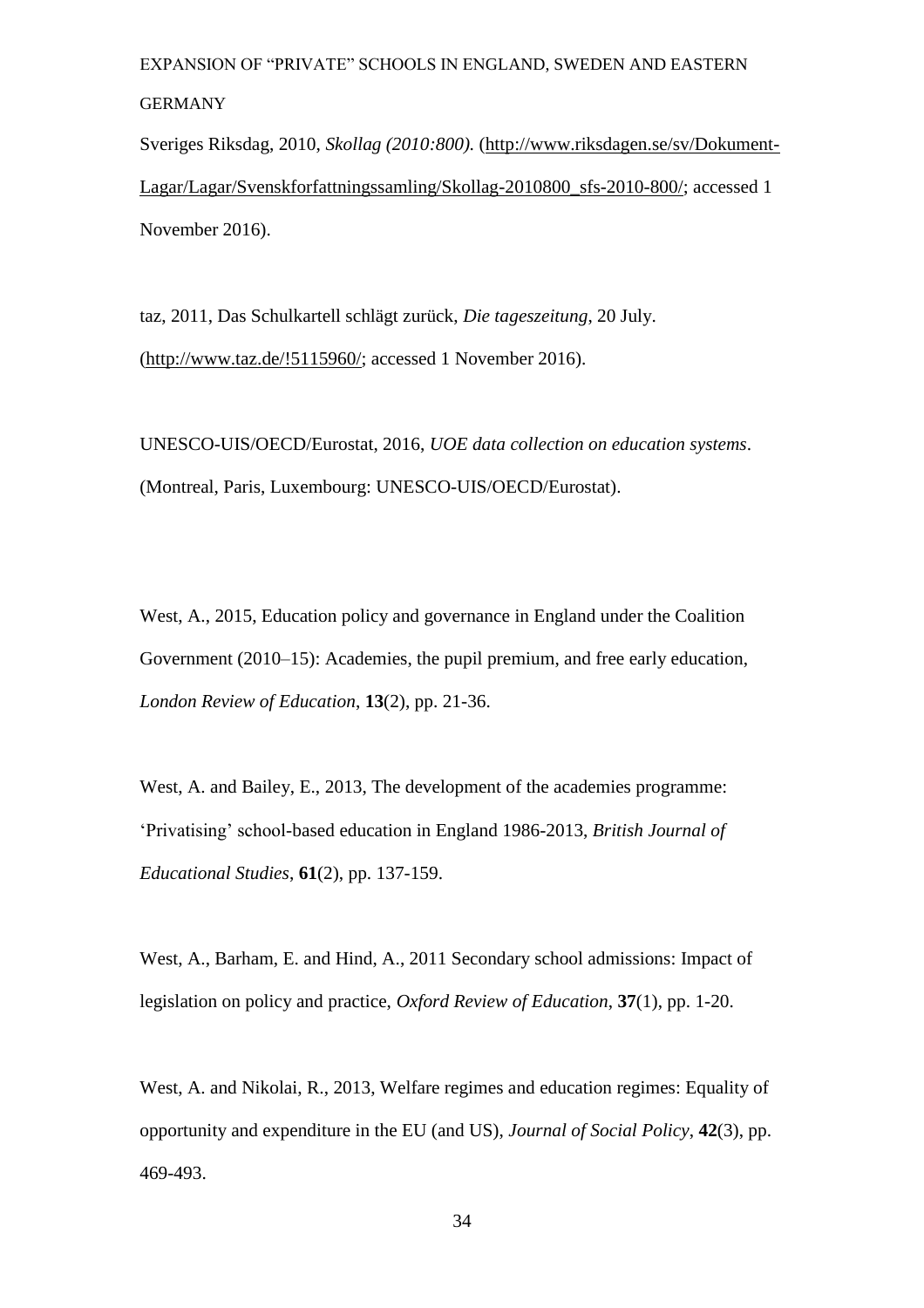West, A., Roberts, J and Noden, P., 2010, Funding early years education and care: Can a mixed economy of providers deliver universal high quality provision? *British Journal of Educational Studies*, **58**(2), pp. 155-179.

White, L. and Friendly, M., 2012, Public Funding, Private Delivery: States, Markets, and Early Childhood Education and Care in Liberal Welfare States—Australia, the UK, Quebec, and New Zealand. *Journal of Comparative Policy Analysis: Research and Practice*, **14**(4), pp. 292–310.

Whitty, G., Edwards, A. and Gewirtz, S., 1993, *Specialisation and Choice in Urban Education: The City Technology College Experiment* (London: Routledge).

Zehavi, A.J., 2012a, Veto players, path dependency and reform of public aid policy toward private schools: Australia, New Zealand and the United States. *Comparative Politics*, **44**(3), pp. 311–330.

Zehavi, A.J., 2012b, Welfare state politics in privatization of delivery. *Comparative Political Studies*, **45**(2), pp. 194–219.

Zeit Online, 2014, Kirche rettet Schule, *Zeit Online*, 24 August. [\(http://www.zeit.de/gesellschaft/schule/2014-08/kirchliche-privatschulen](http://www.zeit.de/gesellschaft/schule/2014-08/kirchliche-privatschulen-brandenburg)[brandenburg;](http://www.zeit.de/gesellschaft/schule/2014-08/kirchliche-privatschulen-brandenburg) accessed 1 November 2016).

#### **Endnotes**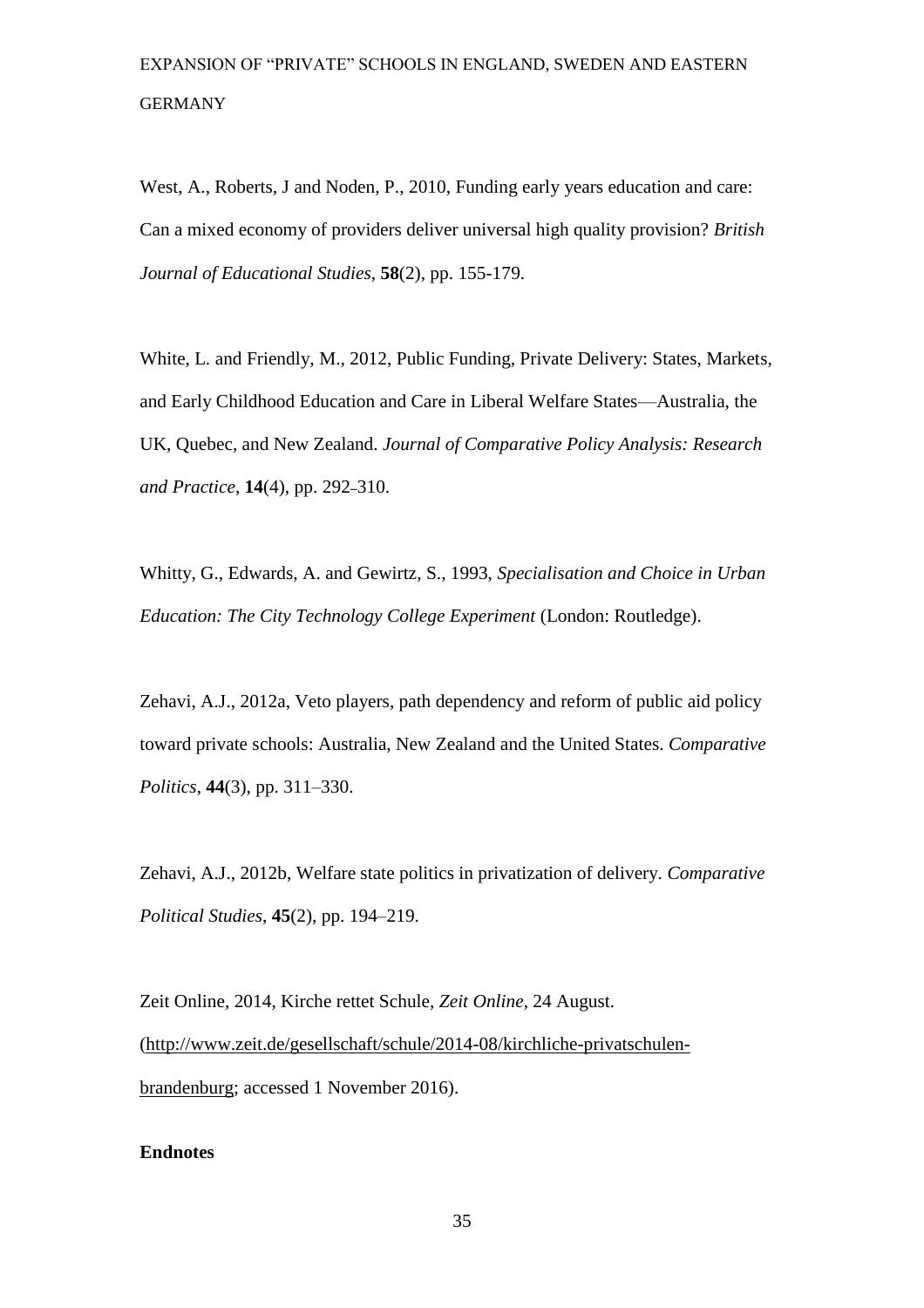#### GERMANY

 $\overline{a}$ 

<sup>1</sup> Private government-dependent schools are controlled and managed by a nongovernmental organisation (e.g. a church or a business enterprise), or their governing board consists mostly of members not selected by a public agency (UNESCO-UIS/OECD/Eurostat 2016).

<sup>2</sup> Others select children on the basis of faith or a proportion on the basis of aptitude (West et al. 2011).

 $3$  Ofsted is a non-ministerial department reporting directly to Parliament.

<sup>4</sup> With the agreement of the school's governing body.

<sup>5</sup> Maintained grammar schools that convert to academy status retain grammar school status.

<sup>6</sup> Faith-designated free schools, when oversubscribed, can reserve up to 50 per cent of places for applicants of the faith; no similar constraints apply to faith designated maintained schools (see West et al. 2011).

 $7$  Education (Independent School Standards) Regulations 2012.

<sup>8</sup> Catering for pupils between 7 and 16 years of age.

<sup>9</sup> Some funding is provided by local authorities.

<sup>10</sup> Support includes contributions to staff costs and in some cases building costs, teaching materials, teachers' pensions.

<sup>11</sup> In 2014, the maximum amount did not exceed  $\epsilon$ 140 a month with states subsidising 60 to 90 per cent of the costs (Scheunpflug 2015).

<sup>12</sup> The legislation of all *Länder* follows a standard framework drawn up by the *Kultusministerkonferenz* (KMK) (Eurydice 2015b).

<sup>13</sup> Subsidies to private schools in Eastern Germany are broadly in line with those in the Western Germany (Klein 2011).

 $14$  Berlin was reunited in 1990 with West-Berlin (Federal Republic of Germany) and East-Berlin (GDR). Private schools were forbidden in the GDR.

<sup>15</sup> Prior to reunification there were some private schools in West-Berlin.

<sup>16</sup> See Capano (2014) for details of public school policy developments in Germany.

<sup>17</sup> Other *Länder*, governed by the SPD and the CDU, in both Eastern and Western Germany (Baden-Württemberg, Saxony, Thüringia) have sought to restrict their financial contributions, but the constitutional courts have declared these to be unlawful.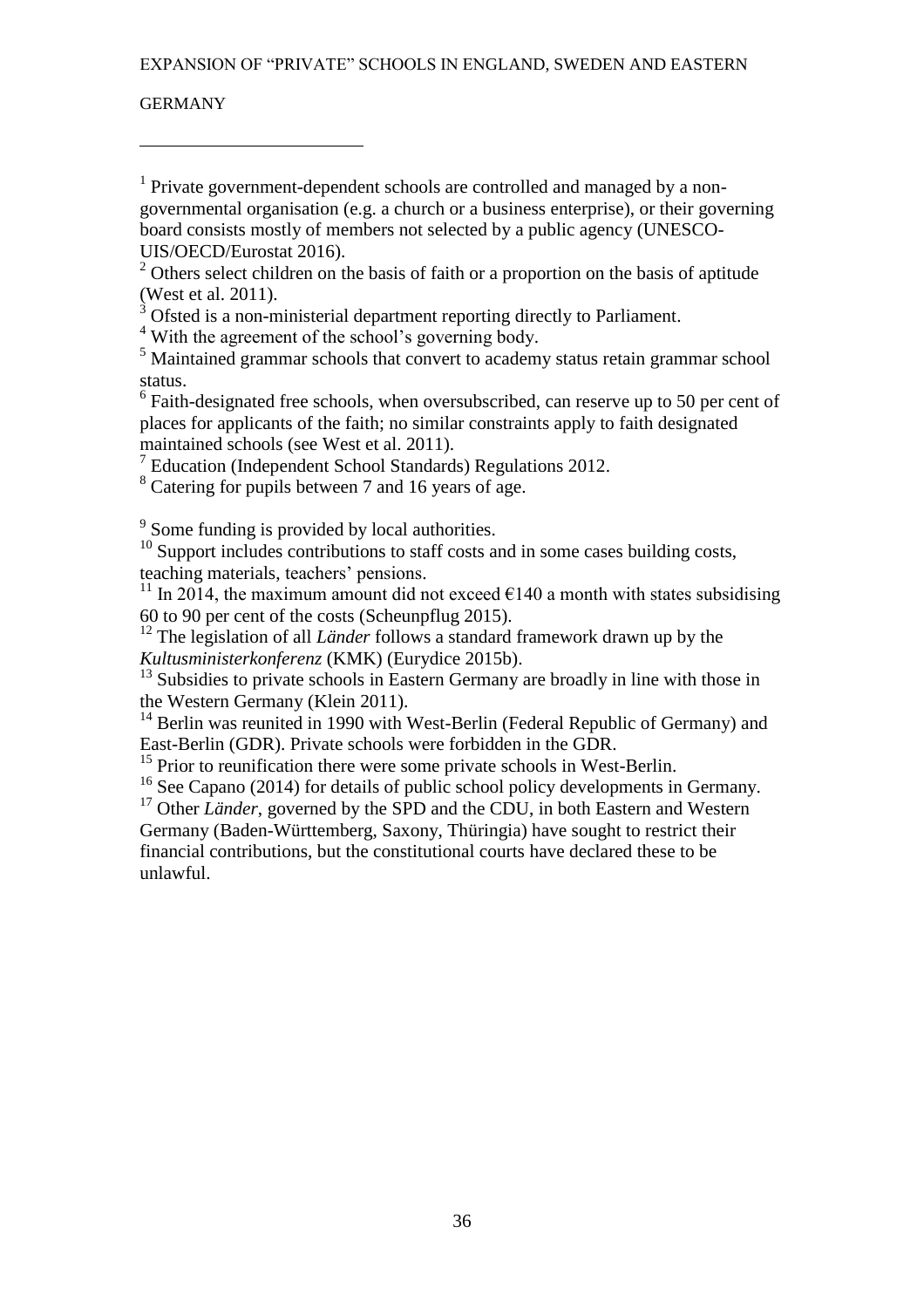### **Table 1: Regulation, funding, inspection and outcomes of private government-dependent schools (2015)**

|                           | <b>Dimensions</b>                                                                        | <b>England</b>                                                                                                                     | <b>Sweden</b>                                                            | <b>Berlin/Brandenburg</b>                                                                                             |
|---------------------------|------------------------------------------------------------------------------------------|------------------------------------------------------------------------------------------------------------------------------------|--------------------------------------------------------------------------|-----------------------------------------------------------------------------------------------------------------------|
| <b>Regulation</b>         | Admissions                                                                               | School<br>admissions<br>code<br>(similar)<br>to<br>maintained<br>schools)                                                          | Different criteria from<br>municipality schools                          | Broadly the same as<br>public<br>schools<br>(except for schools<br>with a special profile<br>for music or sport)      |
|                           | Teachers'<br>qualifications                                                              | Unqualified<br>teachers can be<br>employed<br>(different<br>from<br>maintained<br>schools)                                         | Teachers<br>must<br>be<br>certified<br>(same as municipality<br>schools) | Broadly the same as<br>public<br>schools<br>(successful<br>completion<br>of<br>a<br>teacher<br>training<br>programme) |
|                           | Teachers'<br>pay<br>and<br>conditions                                                    | No requirement to<br>adhere to teachers<br>and<br>pay<br>conditions<br>regulations<br>(different<br>from<br>maintained<br>schools) | Individually<br>negotiated (same as<br>municipality schools)             | Follow Land pay and<br>conditions<br>(same<br>public<br>as<br>schools)                                                |
|                           | Curriculum                                                                               | No requirement to<br>follow<br>national<br>curriculum<br>(different<br>from<br>maintained<br>schools)                              | Same ordinances and<br>curricula<br>as<br>municipality schools           | Different from public<br>schools<br>(no requirement to<br>follow<br>Land curriculum)                                  |
|                           | National/state<br>assessment                                                             | Same<br>as<br>maintained<br>schools                                                                                                | Same as municipality<br>schools                                          | Same<br>public<br>as<br>schools                                                                                       |
| <b>Funding</b>            | Public funding                                                                           | Public funding is<br>same<br>as<br>maintained<br>schools in<br>local<br>authority<br>plus<br>additional<br>some<br>funding         | Same as municipality<br>schools                                          | levels<br>Lower<br>οf<br>funding than public<br>schools in the Land                                                   |
|                           | financial<br>Parental<br>contributions                                                   | None                                                                                                                               | None                                                                     | Moderate/reduced<br>fees                                                                                              |
| <b>Inspection</b>         | Inspection                                                                               | Same<br>as<br>maintained<br>schools (Ofsted)                                                                                       | Broadly the same as<br>municipality<br>schools<br>(Skolinspektionen)     | Different from public<br>schools,<br>no<br>inspection<br>(supervision by the<br>Land)                                 |
| <b>Policy</b><br>outcomes | Percentage of pupils<br>government-<br>in<br>dependent<br>private<br>schools (2015/2016) | Primary: 20%<br>Secondary: 66%                                                                                                     | Comprehensive: 15%<br>Upper secondary: 26%                               | Brandenburg<br>Primary: 8%<br>Secondary: 12%<br>Berlin:<br>Primary: 7%<br>Secondary: 13%                              |